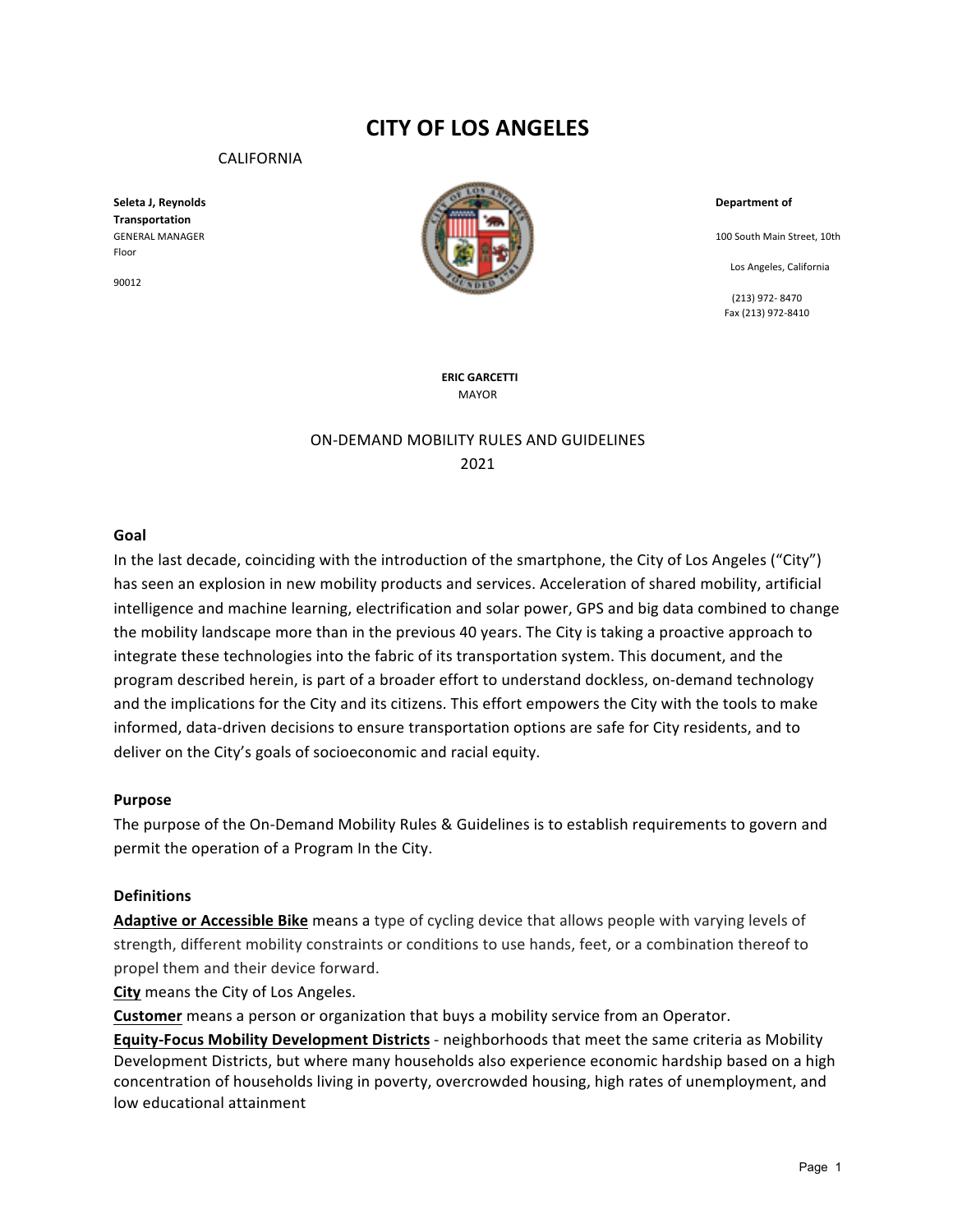**Mobility Development Districts** - neighborhoods where people on average travel short periods of time, have access to comfortable bicycle infrastructure and high-frequency transit, and have a lower rate of crashes.

**Municipality** means a city or a town that has corporate status and local government.

**Program** means the On-Demand Shared Mobility Permit within the City.

**Operator** means a company that operates a Mobility-as-a-Service company within a Municipality. **Special Operations Zones** - areas where specific rules are necessary due to high on-demand mobility demands within finite boundaries, an oversaturation of deployed devices, or specific geographic characteristics that prohibit dockless devices. Special Operation Zones require additional rules that supersede base Program Rules and Guidelines and apply to all permitted operations.

**Standard Permitted Districts** - neighborhoods where people take longer trips on average, have less access to physically-separated bicycle infrastructure, are not served by high frequency transit, and where more crashes occur. These areas of the City are less suitable for personal on demand mobility. They would benefit from built environment improvements and may be more appropriate for other modes of transportation for longer trips.

**Vehicle** means an Operator device that is used or intended to be used by a person to move from one physical point to another.

# **Duration**

A. Operator Program permits must be renewed yearly. Permit requirements may be adjusted yearly to accommodate changing technology, needs, and priorities.

# **Modifications**

At its discretion, the City reserves the right to amend, modify or change the terms and conditions within the Program.

# **Relationship to City**

- A. In rendering service hereunder, the Operator shall be and remain an Independent Contractor. It is expressly understood and acknowledged by the parties that any amounts payable hereunder shall be paid in gross amount, without reduction for penalties, taxes, or charges. Operators are responsible for assuming any applicable federal or state withholding taxes, estimated tax payments, or any other fees or expenses whatsoever.
- B. Permits issued under this Program are not to be assigned or delegated to a substitute Operator, a successor in interest, or a purchaser of the permit without express written permission by the City.
- C. The City reserves the right to terminate permits at any time and require the Operator to remove their entire fleet of Vehicles from City streets. An Operator will have 30 days to remove the entire fleet from City streets.
- D. Failure to comply with any of the rules and guidelines in this document may subject the Operator to suspension, revocation or non-renewal of its permit.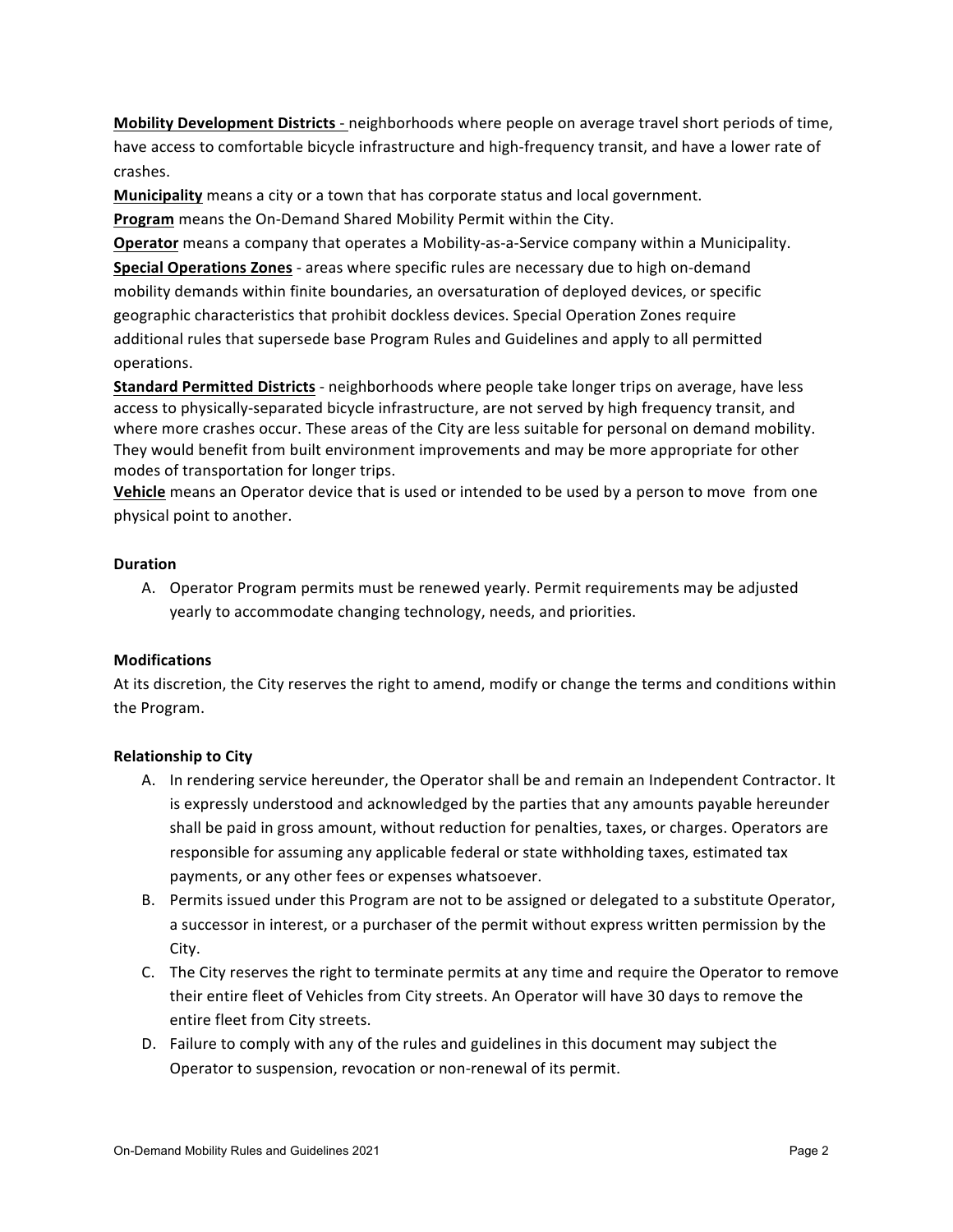#### **Non-transferability**

A. This permit may not be transferred to another party or entity without the express written permission of the City of Los Angeles.

# **Indemnification**

AGREEMENT TO INDEMNIFY, DEFEND AND HOLD HARMLESS ("Agreement") By obtaining this permit, Operator agrees to defend, indemnify, and hold harmless the City, its officers, elected or appointed officials, employees, agents, and volunteers from and against any and all claims, damages, losses, expenses, fines, penalties, judgments, demands, and defense costs (including, without limitation, actual, direct, out-of-pocket costs and expenses, and amounts paid in compromise, settlement, or judgment, and reasonable legal fees arising from any claim or litigation of every kind or nature or liability of any kind or nature including civil, criminal, administrative or investigative) arising out of, in connection with, or which are in any way related to, the City's issuance of or decision to approve the Operator's Permit, the process used by the City in making decisions, Operator's participation in the Shared Mobility Device Pilot Program, the Operator's (including its officers, managers, employees, contractors, agents, and volunteers) business conduct and operations, any violation of any laws by the Operator (including its officers, managers, employees, contractors, agents, and volunteers) or its users, or any bodily injury including death or damage to property arising out of or in connection with any use, misuse, placement or misplacement, including but not limited to placement or misplacement resulting in alleged violations of the Americans with Disabilities Act (ADA), of Operator's device, property or equipment by any person, except such loss or damage which was caused by the sole willful misconduct of the City. Operator will conduct all defenses pursuant to this Agreement at Operator's sole cost and expense, and City shall reasonably approve selection of the counsel to represent City as proposed by Operator. This Agreement shall apply to all claims and liability regardless of whether any insurance of Operator, its affiliates or other parties are applicable thereto. The policy limits of any insurance of Operator, its affiliates or other parties are not a limitation upon the obligation of Operator, including without limitation, the amount of indemnification to be provided by Operator. The provisions of this section shall survive the termination of this Agreement.

SEVERABILITY AND GOVERNING LAW. If any provision or portion of this Permit shall be held by a court of competent jurisdiction to be invalid, void, or otherwise unenforceable, the remaining provisions shall remain enforceable to the fullest extent permitted by law. This Permit shall be governed by and construed and enforced in accordance with the laws of the State of California applicable to contracts made and to be performed in California.

AMENDMENT/INTERPRETATION OF THIS PERMIT. This Permit represents the entire understanding of the parties as to those matters contained herein. No prior oral or written understanding shall be of any force or effect with respect to those matters covered hereunder. The City, at its sole discretion pursuant to Los Angeles Municipal Code Section 71.29, may amend any term or condition of this Permit as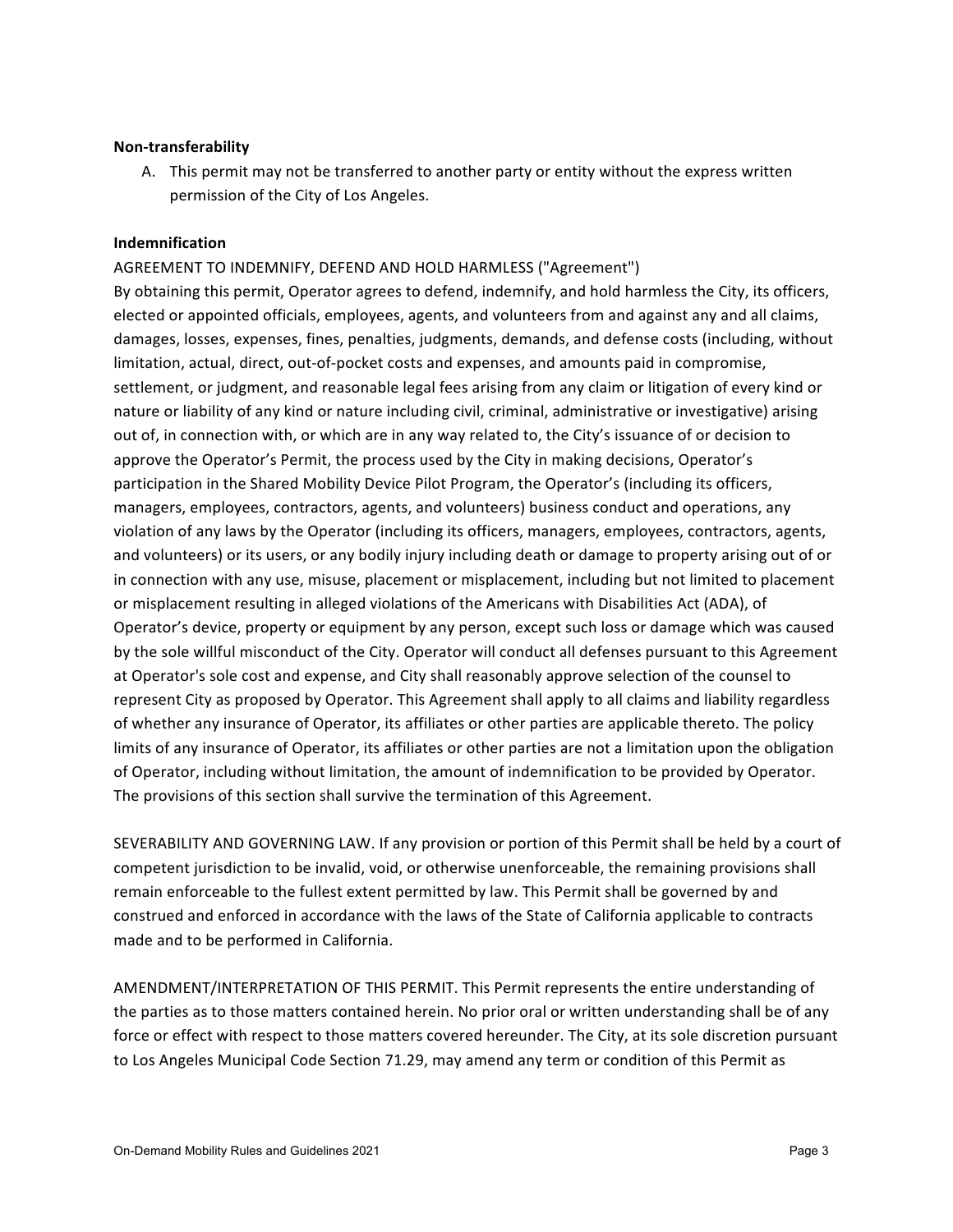necessary during the Pilot Program. This Permit shall not be interpreted for or against any party by reason of the fact that such party may have drafted this Permit or any of its provisions.

CPRA INDEMNITY LANGUAGE. ("Company") undertakes and agrees to defend, indemnify and hold harmless the City of Los Angeles and any of its boards, officers, agents, and employees (collectively, the "City") from and against all suits, claims, and causes of action brought against the City for the City's refusal to disclose Company's trade secrets or other technical or financial information, or Company's personally identifiable customer data, to any person making a request pursuant to the State of California Public Records Act (California Government Code Section 6250 et seq.). Company's obligations herein include, but are not limited to, all reasonable attorney's fees (both in house and outside counsel), reasonable costs of litigation incurred by the City or its attorneys (including all actual, costs incurred by the City, not merely those costs recoverable by a prevailing party, and specifically including costs of experts and consultants) as well as all damages or liability of any nature whatsoever arising out of any such suits, claims, and causes of action brought against the City, through and including any appellate proceedings. Company's obligations to the City under this indemnification provision shall be due and payable on a monthly, on-going basis within thirty (30) days after each submission to Company of the City's invoices for all fees and costs incurred by the City, as well as all damages or liability of any nature. Company shall receive prompt notice from the City of any (1) communication to the City challenging the City's refusal to disclose Company's information, and (2) any complaint or petition to the court challenging the City's refusal to disclose Company's information. Further should Company choose to intervene in any court action relating to the City's refusal to disclose Company's information, the City shall not oppose Company's motion to intervene. Company shall be discharged of its obligations to the City under this provision in any circumstance where Company provides written confirmation to the City that 1) all of the requested records at issue are not Company trade secrets, technical, financial or other similar information or personally identifiable customer data and 2) the City may release said records to the requester.

#### **Insurance Requirements**

- A. All permitted Operators shall have commercial general liability insurance, including contractual liability, and property damage insurance written by an insurance company authorized to do business in the State of California, or approved by the California Department of Insurance as a surplus lines insurer eligible to do business in California, rated VII, A- or better in Best's Insurance Guide (or an alternate guide acceptable to City and Department if a Best's Rating is not available) with Licensee's normal limits of liability, but not less than Five Million Dollars (\$5,000,000) for injury or death to one or more persons out of each accident or occurrence and Five Million Dollars (\$5,000,000) for bodily injury and property damage for each occurrence. Each policy shall name the "City of Los Angeles, its officers, agents and employees" as Primary additional insureds.
- B. Workers' Compensation insurance as required by the State of California, with Statutory Limits and Employers' Liability Insurance with limits no less than \$1,000,000 per accident for bodily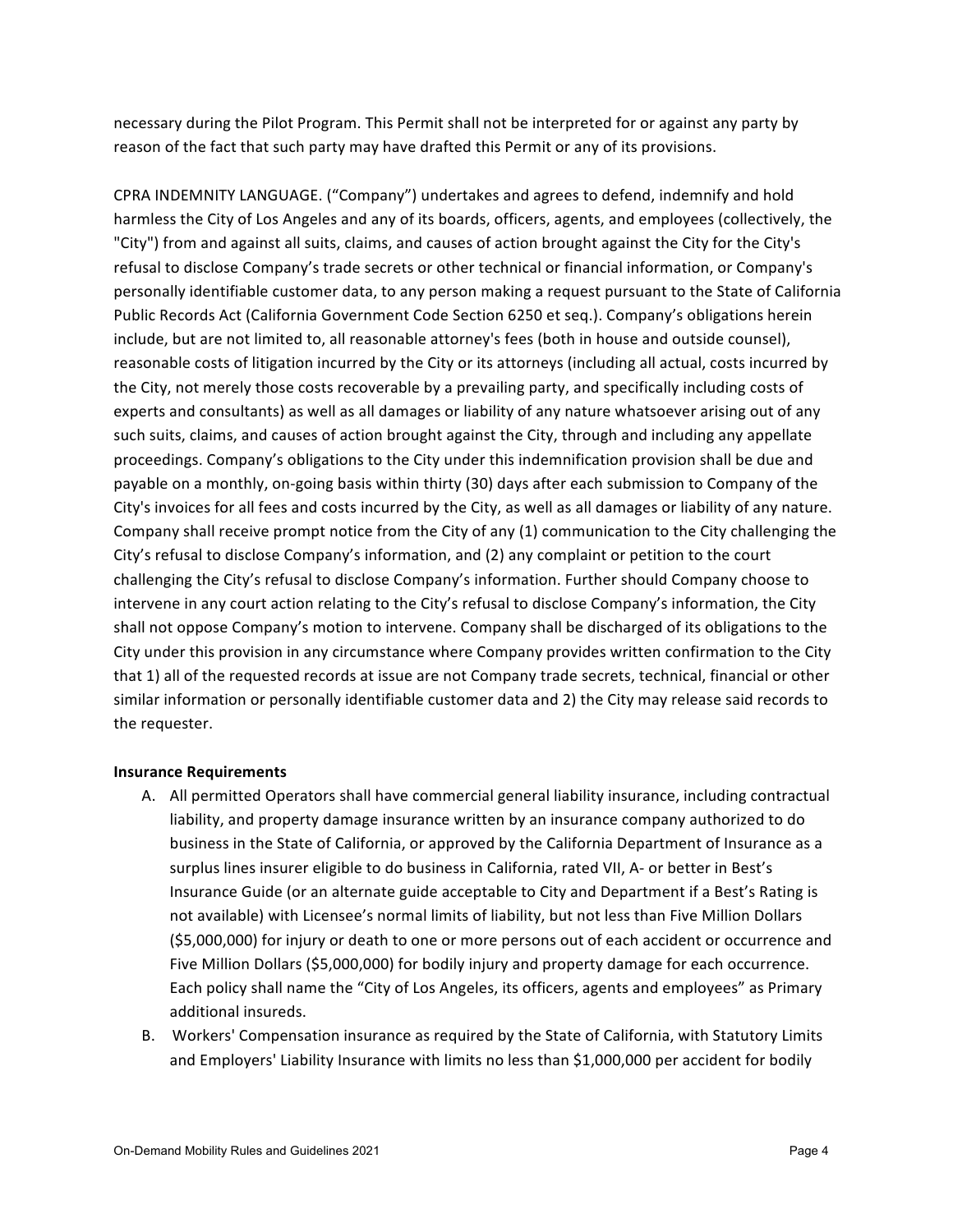injury or disease.

- C. Operators shall maintain an umbrella insurance policy providing coverage in excess of its primary general liability, employer's liability and automobile liability policies in an amount not less than \$5,000,000 per occurrence. The city of Los Angeles must be named as additional insured.
- D. Automobile insurance with limits of liability not less than One Million Dollars (\$1,000,000) covering injuries or death resulting from each accident or claim arising out of any one claim or accident. This insurance shall cover all owned, non-owned, and/or hired automobiles. Each policy shall name the "City of Los Angeles, its officers, agents and employees" as Primary additional insureds.
- E. All Operators shall have a performance bond of \$80/Vehicle. The form of the bond shall be approved by the City. These funds shall be accessible to the City for costs that may be incurred for, including but limited to, removing and storing improperly parked Vehicles and if an Operator fails to remove the Vehicles when its permit is terminated. If an Operator increases the size of their fleet, the performance bond shall be adjusted appropriately before deploying additional Vehicles.

# **Operator Responsibilities**

- A. Operators seeking to participate in the Program will register with the Office of Finance within the City for business tax compliance. Operators can either register on-line or in person at one of the public service centers.
- B. Operators must be in compliance and in good standing with tax payments or the permit may be revoked or not eligible for renewal the following year.

#### **Universal Permit Requirements**

- A. No vehicle shall be put in service until the appropriate Program permit is obtained from the City.
- B. Program permits shall be valid for a maximum of one year from the date of issue.
- C. Operators are advised that application for a Program permit does not guarantee issuance of a Program permit.

#### **Application Process and Permit Fees**

Applicants for On-Demand Mobility vehicle permits shall file with the Department an application upon forms provided by the department, containing such information as is required by the rules and regulations of the LAMC, the Board, and the LADOT.

Each Operator who applies for a permit shall submit an application with a nonrefundable administration fee, in the amount of  $(520,000)$  as specified in LAMC Section 71.29 This fee is also to be paid upon renewal of the permit.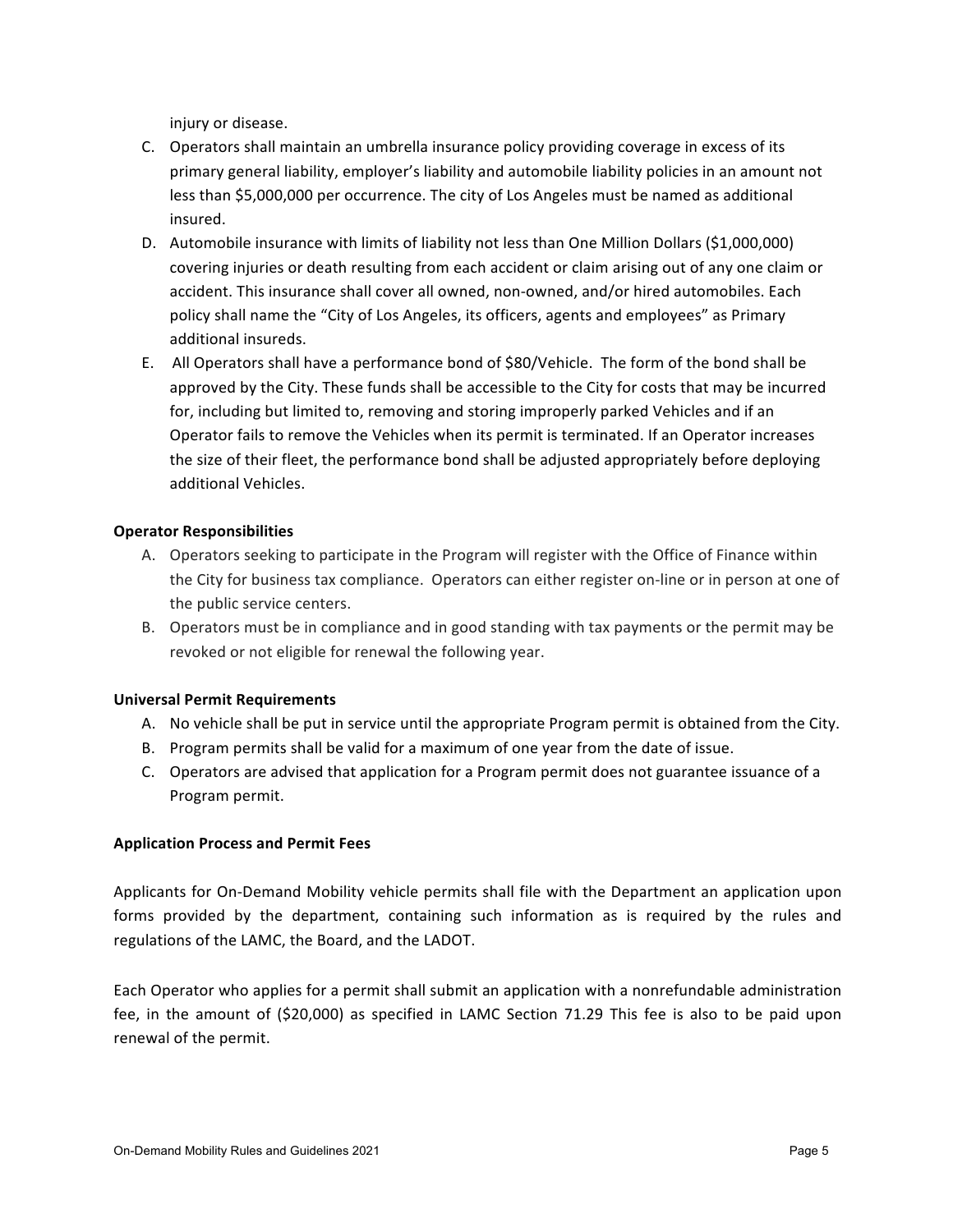Permit applications must be succinct and all pages must be numbered. Boilerplate and glossy promotional materials are discouraged; any such materials deemed necessary should be included as a separate appendix and may or may not be considered as part of the evaluation. All components of the permit application shall be on 8.5"  $\times$  11" pages with the exception of two to three pages depicting imagery, mapping, etc. which may be on 11" x 17" pages. Font size shall be limited to 10-point font or larger with single line spacing. Applications may be submitted by e-mail.

Required Attachments including but not limited to:

- Completed PERMIT APPLICATION with signatures.
- Application agreement
- Synopsis of operator service model and qualifications, including images of the vehicles and mobile application
- Schedule for implementation, including the size of fleet and service area at launch
- Size and service area of any planned fleet expansions (optional)
- Organizational structure of the operations team, including title, and their specific responsibilities on the project
- Screenshot illustrating how customers will be notified through a mobile and web application of the following:
	- Riders encouraged to wear helmets
	- Riders must obey all traffic laws
	- Proper parking procedures
	- $\circ$  Operating an electric scooter on the sidewalk is prohibited
- Proof of general commercial liability insurance with a minimum liability limit of \$5,000,000 and that lists the "City of Los Angeles, its officers, agents and employees" as Primary additional insureds
- Proof of automobile insurance with limits of liability not less than One Million Dollars (\$1,000,000) and that lists the "City of Los Angeles, its officers, agents and employees" as Primary additional insureds.
- Proof of Workers' Compensation insurance as required by the State of California, with Statutory Limits and Employers' Liability Insurance with limits of no less than \$1,000,000 per accident for bodily injury or disease.
- Proof of umbrella insurance policy providing coverage in excess of its primary general liability, employer's liability and automobile liability policies in an amount not less than \$5,000,000 per occurrence. The city of Los Angeles must be named as additional insured.
- Proof of performance bond of \$80/Vehicle.
- Indemnity Agreement (attachment provided by city).
- Non-Refundable Permit administration fee
- Organizational Chart & 24-Hour Contact Information
- Community Outreach plan that gives specific strategies for engaging with older adults and persons with disabilities.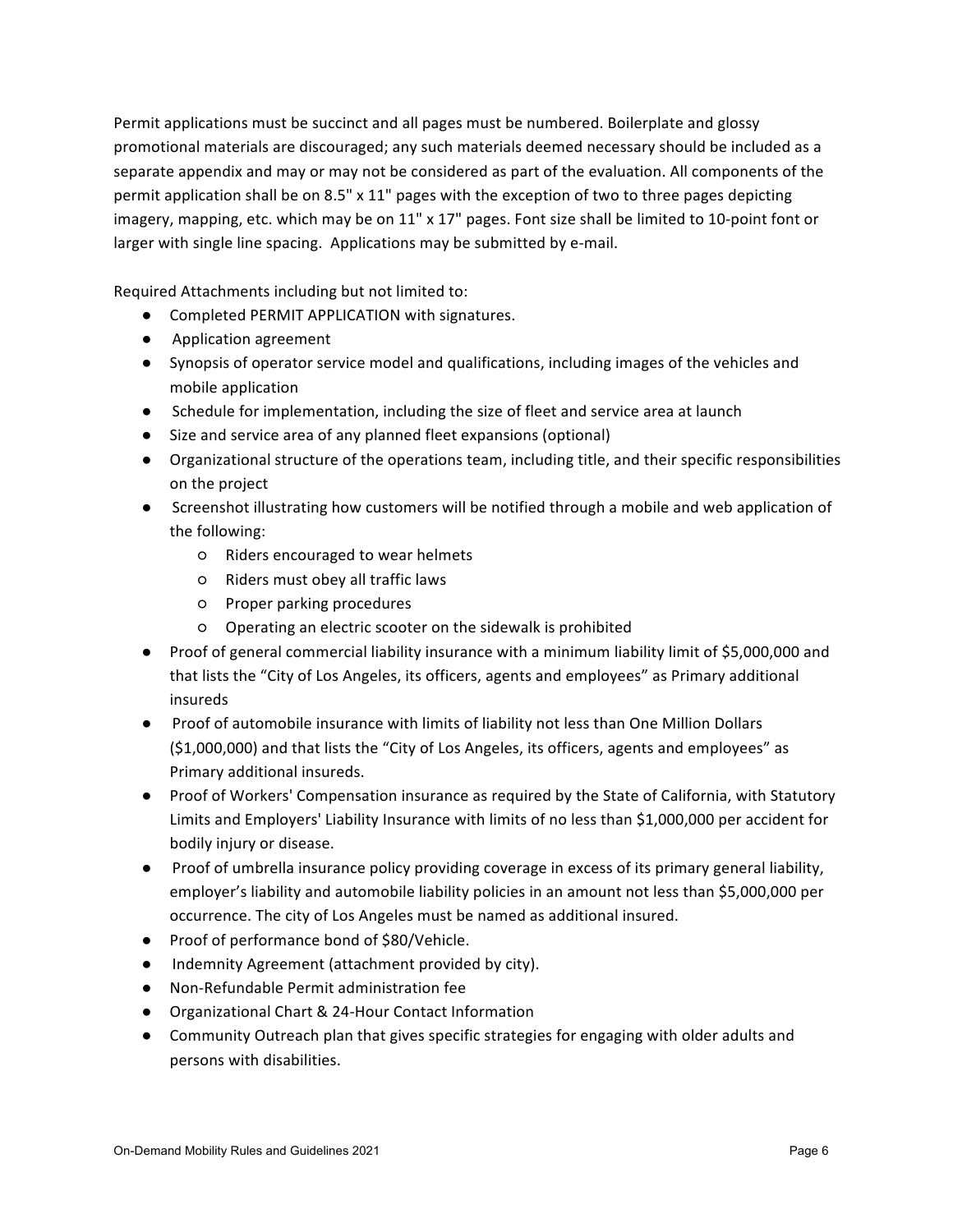Upon Approval of the application and deployment of vehicles on the right of way, the permittee shall be subject to trip fees of \$0.06 to \$0.40 as follows:

| Geography                                                   | Applicability                                                                          | Per Trip Fee*   |
|-------------------------------------------------------------|----------------------------------------------------------------------------------------|-----------------|
| <b>Equity-Focus Mobility</b><br><b>Development District</b> | Trips that begin or end in the<br><b>Equity Focus Mobility</b><br>Development District | \$0.00/ No Cost |
| <b>Mobility Development District</b>                        | Trips that begin or end in a<br><b>Mobility Development District</b>                   | \$0.06          |
| <b>Standard Permitted Districts</b>                         | Trips that begin and end in a<br><b>Standard Permitted District</b>                    | \$0.20          |
| Special Operations Zone                                     | Trips that begin or end in<br><b>Special Operations Zone</b>                           | \$0.40          |

\*The lower per trip fee will apply for trips that begin in one geography and end in another.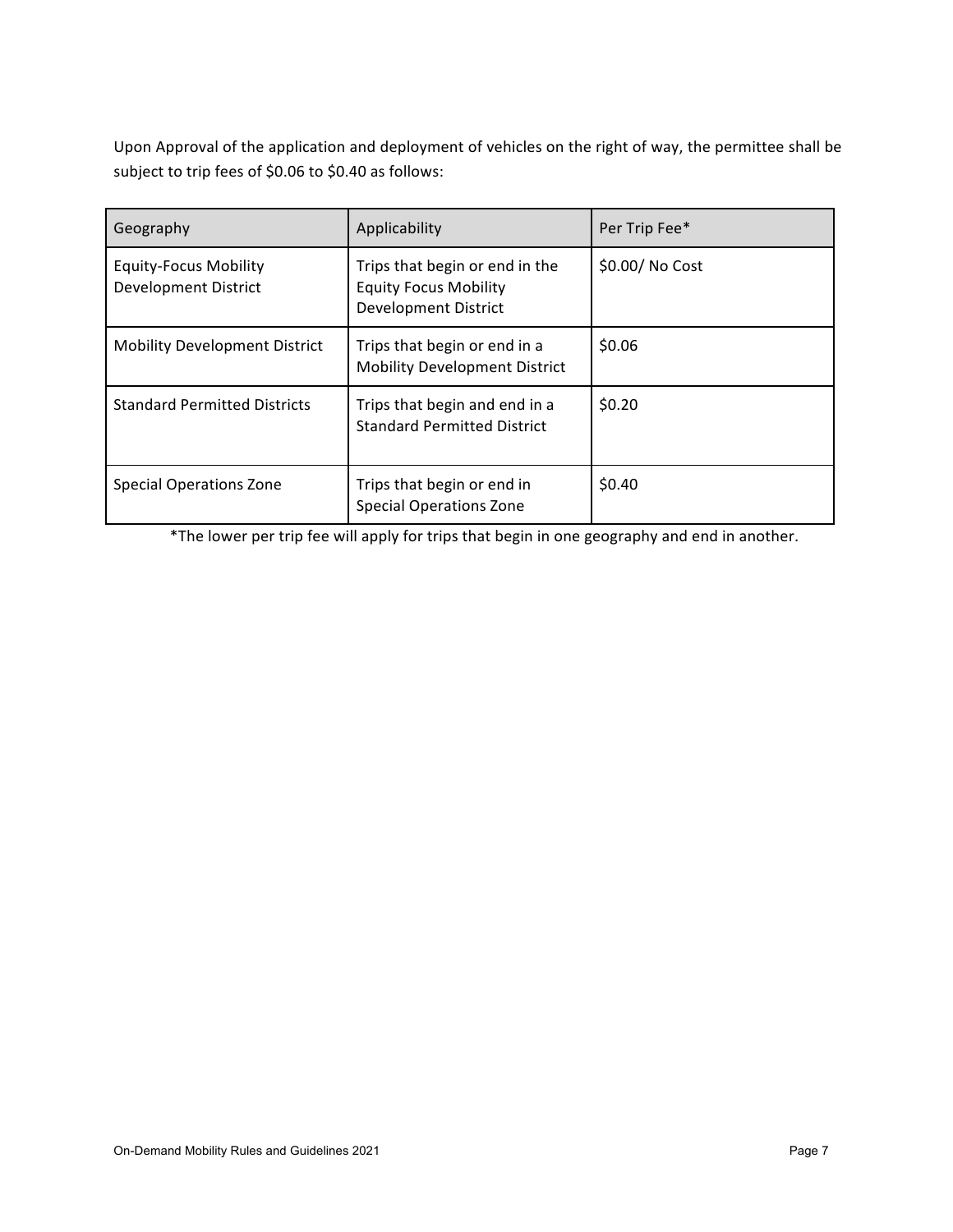

*(Shapefiles will be made available to Operators)*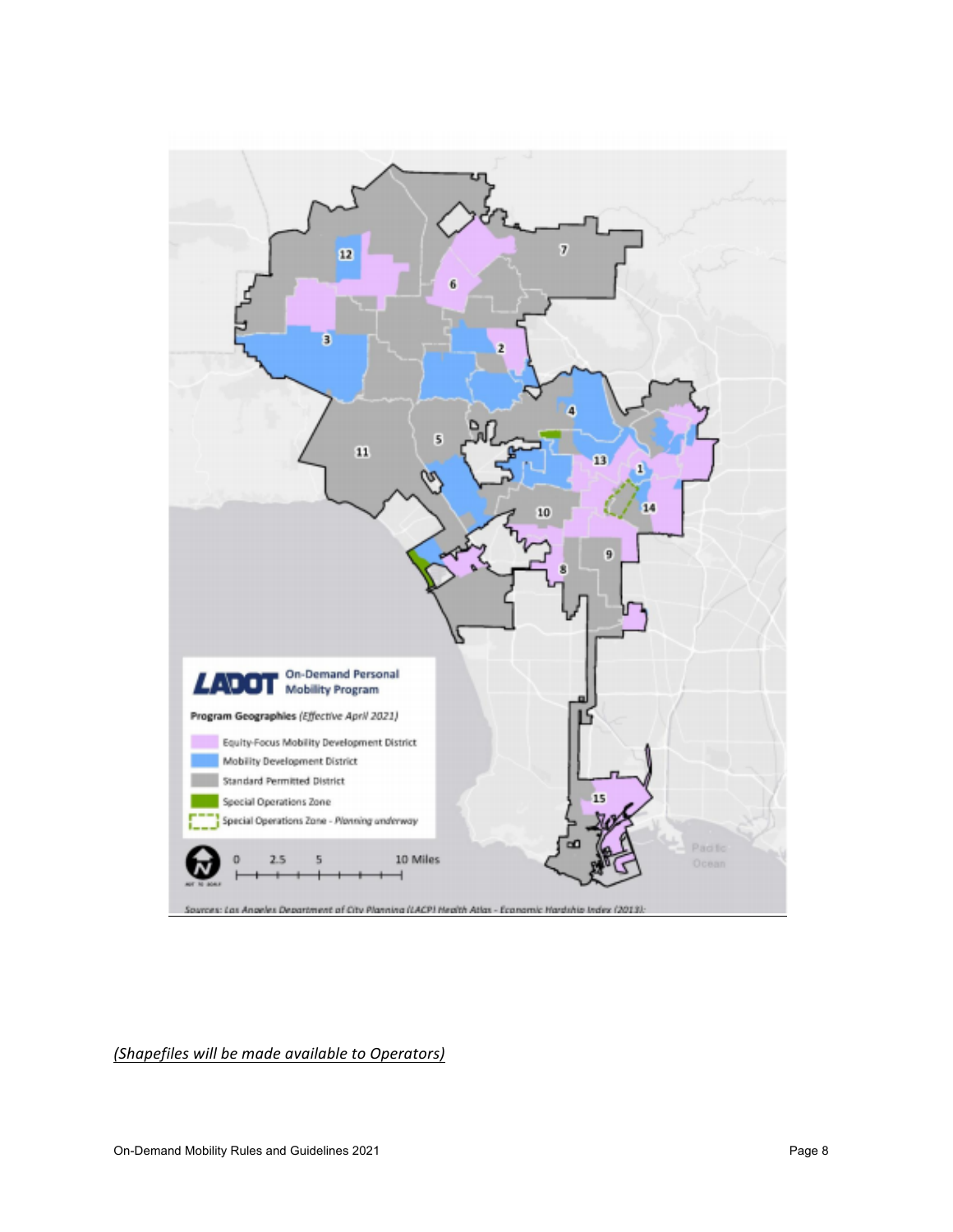The monthly trip fee payment is due on the last day of the following calendar month after which a trip has occurred. The payment is delinquent if not paid on or before the due date.

A penalty of ten percent of the amount of the payment and interest of 1.5% shall be assessed on any payment that has become delinquent. Failure to pay any delinquent payment within 30 days will result in suspension of the Operator's permit.

Any fees arising from the need for City crews to relocate or remove vehicles from any location where a vehicle is prohibited under this permit shall equal the Bureau of Sanitation's Maintenance Laborer hourly rate plus any additional storage/impound fees.

# **Data Protection and Privacy**

- A. The City of Los Angeles Department of Transportation (LADOT) works to deliver a safe, livable, and well-run transportation system throughout the region. Our vision is for all people in Los Angeles to have access to safe and affordable transportation choices that treat everyone with dignity and support vibrant, inclusive communities. As we work to achieve our responsibilities of safety, congestion relief, equity, and sustainability, we also have a responsibility to protect individual privacy and promote a transportation system free from discrimination and the exploitation of personal mobility data.
- A. The Mobility Data Specification (MDS) is designed to process vehicle data minimally necessary for our stated goals and to apply strong privacy protections and security protocols.
- B. As part of its Dockless Mobility permitting process, the City of Los Angeles requires Mobility Service Providers (Operators) operating on the streets of Los Angeles to comply with the MDS. Such permitting rules set a consistent standard for the transfer, use, and protection of vehicle data from Operators to LADOT.
- *C.* As directed by the Los Angeles City Council (CF 19-1355)- the City will apply LADOT's data protection principles to all data obtained from Operators to carry out the City's and the Department's data protection responsibilities including, but not limited to, data categorization, data minimization, access limitation, security, and transparency to the public.

1) Data categorization: LADOT designates raw trip data as Confidential Information under the City of Los Angeles Information Technology Policy Committee (ITPC) Information Handling Guidelines. This long-standing policy for the City of Los Angeles governs the obligations of the City to protect all manners of data under its control. LADOT will withhold this Confidential Information as exempt from release under the California Public Records Act.

2) Data minimization: LADOT will mandate data sets solely to meet the specific operational and safety needs of LADOT objectives in furtherance of its responsibilities and protection of the public right of way.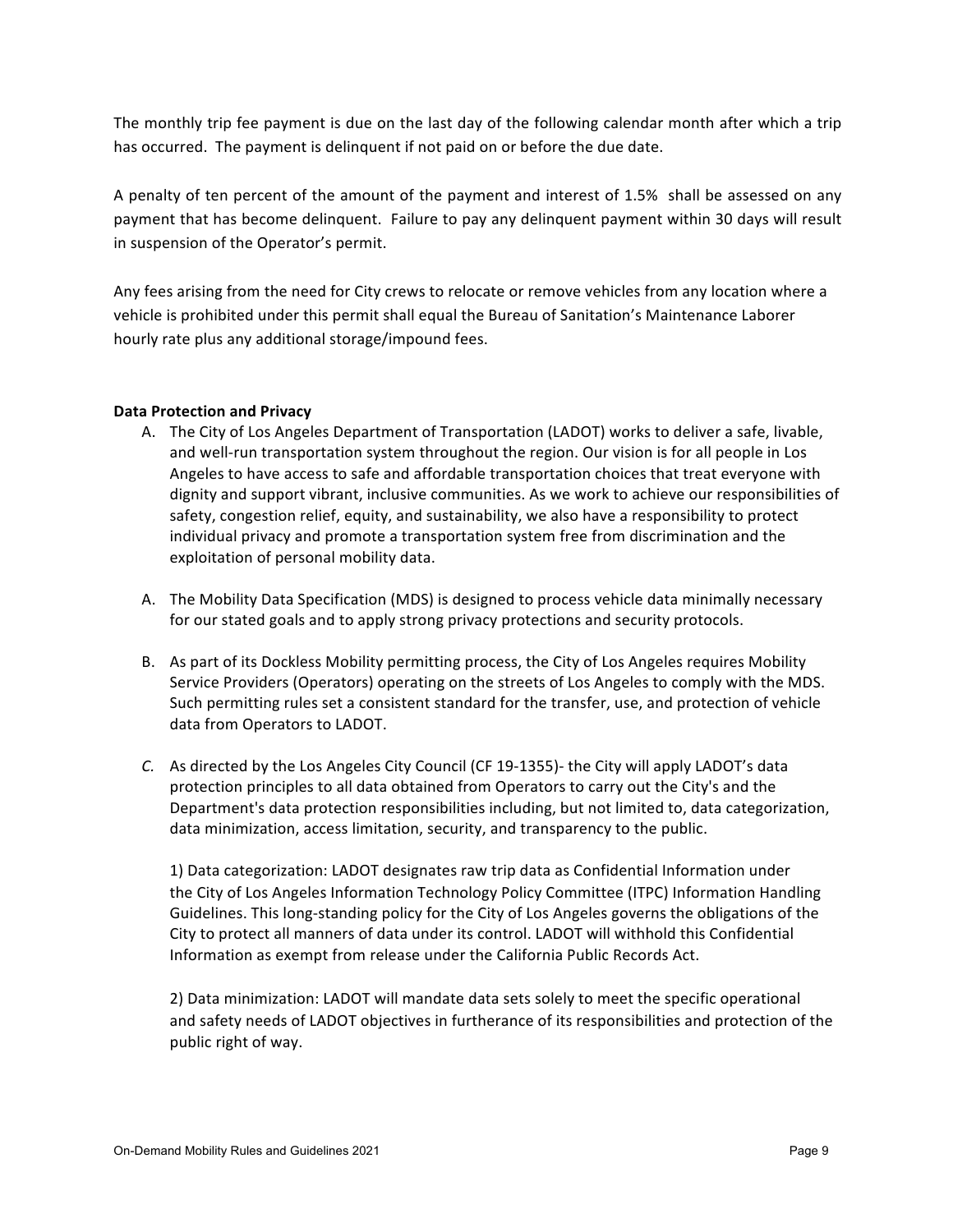a. Aggregation, obfuscation, de-identification, and destruction: Where possible, LADOT will aggregate, de-identify, obfuscate, or destroy raw data where we do not need single vehicle data or where we no longer need it for the management of the public right-of-way. 

b. Methodologies for aggregation, de-identification, and obfuscation of trip data will rely on industry best practices and will evolve over time as new methodologies emerge. 

3) Access limitation: LADOT will limit access to raw trip data related to vehicles and vehicle trips to what is required for our operational and regulatory needs as established by the City Council. 

a. Law enforcement and other government agencies, whether local, state, or federal will not have access to raw trip data other than as required by law, such as a court order, subpoena, or other legal process.

b. Similarly, the City will only allow access to raw trip data by contractors under the LADOT Third Party Master Data License Agreement which explicitly limits the use of raw trip data to purposes directed by LADOT and as needed for LADOT's operational and regulatory needs. LADOT will prohibit use of raw trip data for any non-LADOT purposes, including for data monetization or any third party purpose.

c. After completion of the Dockless Mobility Pilot, LADOT will create a publicly accessible transparency report discussing the types of third party requests for Dockless Mobility data that LADOT has received and how we have responded to those requests.

4) Security: The City will enact appropriate administrative, physical, and technical safeguards to properly secure and assure the integrity of data.

a. Los Angeles' formal information security program and the comprehensive set of security protections and standards established by the City will govern this data as it does all other city data, including but not limited to security incident and emergency response reporting.

b. The City will conduct ongoing security testing to audit and improve security protections, consistent with the City of Los Angeles' information technology policies and practices. 

5) Transparency for the public: The public deserve a clear description of the data used by LADOT and the ways such data is pertinent to the responsibility of protecting the public right-ofway. To that end, LADOT will publish a list of the data types collected via the MDS and the length of time that data is retained.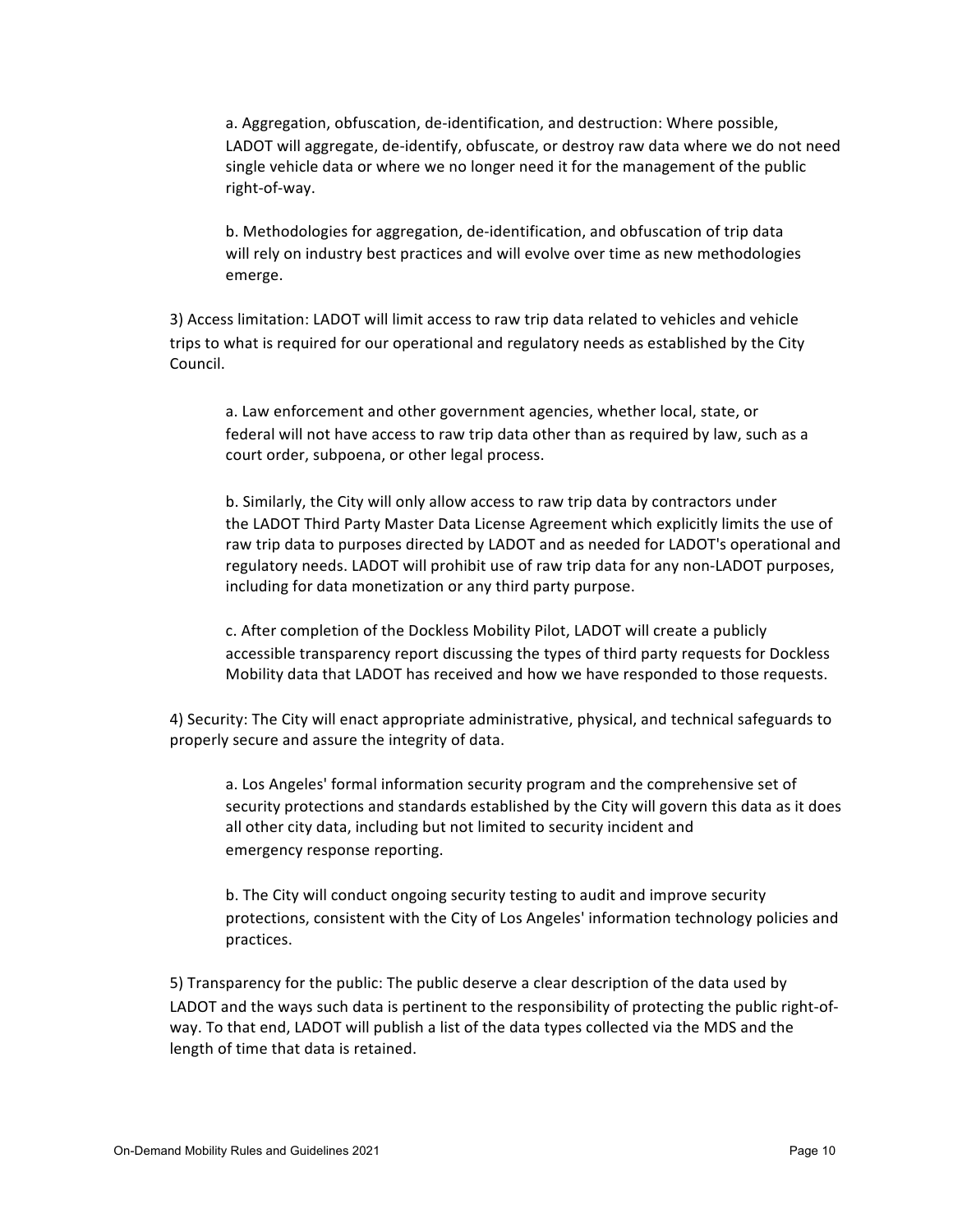a. The City of Los Angeles shares certain information with the public to increase transparency, accountability, and customer service and to empower companies, individuals, and non-profit organizations with the ability to harness a vast array of useful information to improve life in our city. We share data via the City of Los Angeles Open Data Portal. Before we publish any Dockless. Mobility data to the Open Data Portal, LADOT will ensure the data is de-identified in accordance with established data protection methodologies. LADOT will not release any Dockless Mobility data on the Open Data Portal until data de-identification and destruction treatments are implemented. 

### **Vehicle Identification**

A. Every Vehicle shall have a unique identifier that is readily visible to the Customer or any member of the public. Operators shall provide easily visible contact information, including tollfree phone number and email address, on each Vehicle for the Customers or members of the public to make relocation requests or to report other issues with the vehicles.

### **Health and Safety**

- A. All bicycles shall meet the safety standards outlined in ISO 43.150 Cycles, as well as the standards outlined in Code of Federal Regulations Title 16, Chapter II, Subchapter C, Part 1512 -Requirements for Bicycles. In addition, all bicycles shall meet the standards established in CVC section 21201, including for lighting during operation in darkness.
- B. Electric-assist bicycles shall be "Class 1" or "Class 2" electric bicycles only, as defined in California Vehicle Code (CVC) Section 312.5 Additionally, the City reserves the right to terminate any permit issued under this Program if the battery or motor on an electric-assist bicycle is determined by the City to be unsafe for public use.
- C. An electric scooter shall be any two-wheeled device that has handlebars, has a floorboard that is designed to be stood upon when riding, and is powered by an electric motor or other power source. This device may also have a driver seat that does not interfere with the ability of the rider to stand and ride and may also be designed to be powered by human propulsion. A motorcycle, as defined in Section 400 of the California Vehicle Code, a motor-driven cycle, as defined in Section 405 of the California Vehicle Code, or a motorized bicycle or moped, as defined in Section 406 of the California Vehicle Code, is not an electric scooter.
- D. Electric scooters shall be incapable of reaching a top speed of greater than 15 mph. LADOT reserves the right to revise the speed limit based on collision and injury data.
- E. Electric-assist bicycle systems shall have visible language that notifies the user that:
	- Helmet use is encouraged while riding a bicycle;
	- Riders shall yield to pedestrians; and
	- When riding on-street, follow the rules of the road, following all motor-vehicle laws and ordinances in the City of Los Angeles.
- F. Electric scooter systems shall have visible language that notifies the user that:
	- Helmets use is encouraged when operating an electric scooter;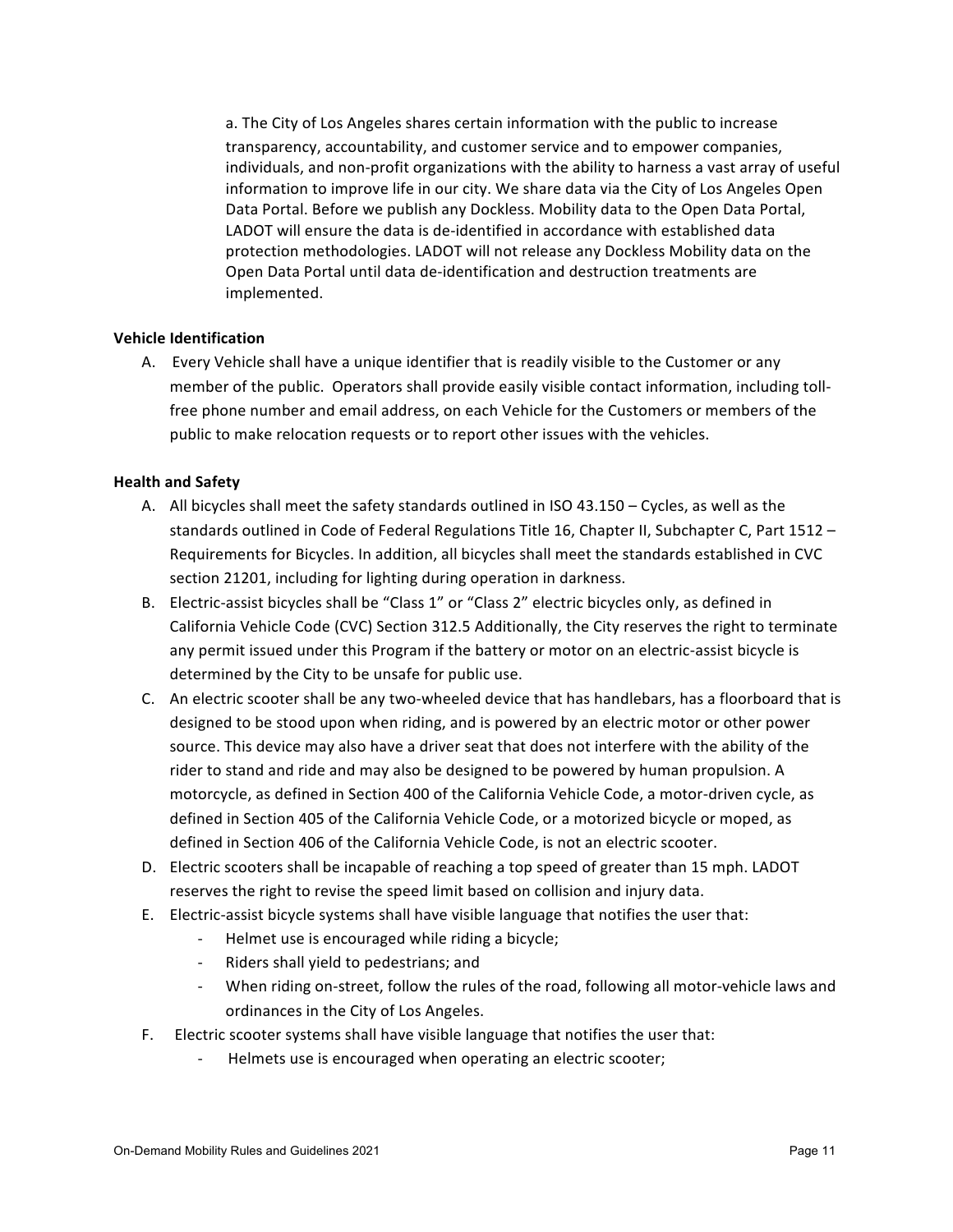- Riders shall yield to pedestrians;
- When riding on-street, follow the rules of the road, following all motor-vehicle laws and ordinances in the City of Los Angeles;
- "No Riding On Sidewalks" (minimum 48-point font) located on the platform of every scooter; and
- Customers must be a minimum of 18 years old with Driver's License to operate a Vehicle.
- G. Electric scooter systems shall have always-on front and back lights that are visible from a distance of at least 300 feet under normal atmospheric conditions at night. Front and rear lights must stay illuminated for at least 90 seconds after the vehicle has stopped during a trip.
- H. Cleanliness and Sanitary Guidelines

Operators have an obligation to protect the health and welfare of riders and the surrounding community.

The LADOT requires that certain methods must be done to ensure the safety of the public. These measures include the following:

• All Providers must ensure that sanitary gloves are worn by all individuals, whether employee or independent contractor, who perform any type of maintenance on the vehicles. This includes individuals who charge and/or deploy and rebalance vehicles.

• All Providers must ensure that its vehicles are sanitized and disinfected prior to each deployment or upon return to the warehouse.

• All Providers must ensure that any vehicle brought to its warehouse is sanitized and disinfected regardless of whether the vehicle was sanitized previously that day.

• All Providers must provide in-house staff with appropriate disinfectants for cleaning frequently

touched surfaces and ensure that external stuff also uses appropriate disinfectants for cleaning frequently touched vehicle surfaces.

 $\circ$  Refer to the Environmental Protection Agency's list of recommended disinfectants • All Providers must educate staff, whether employee or independent contractor, on how to protect themselves from infection.

• All Providers must educate dockless mobility customers through digital media about vehicle sanitation practices.

• Dockless Providers may also temporarily remove a portion or all of its dockless fleet from circulation during an emergency if it deems such action as necessary. This will not affect the Providers permit as long as all requirements are met when the devices are re-deployed

• All Providers must submit updated sanitation protocols to the LADOT, particularly as it relates to protocols enacted to help prevent the spread of COVID-19.

● Any later updates to a provider's sanitation protocols must be submitted to the LADOT.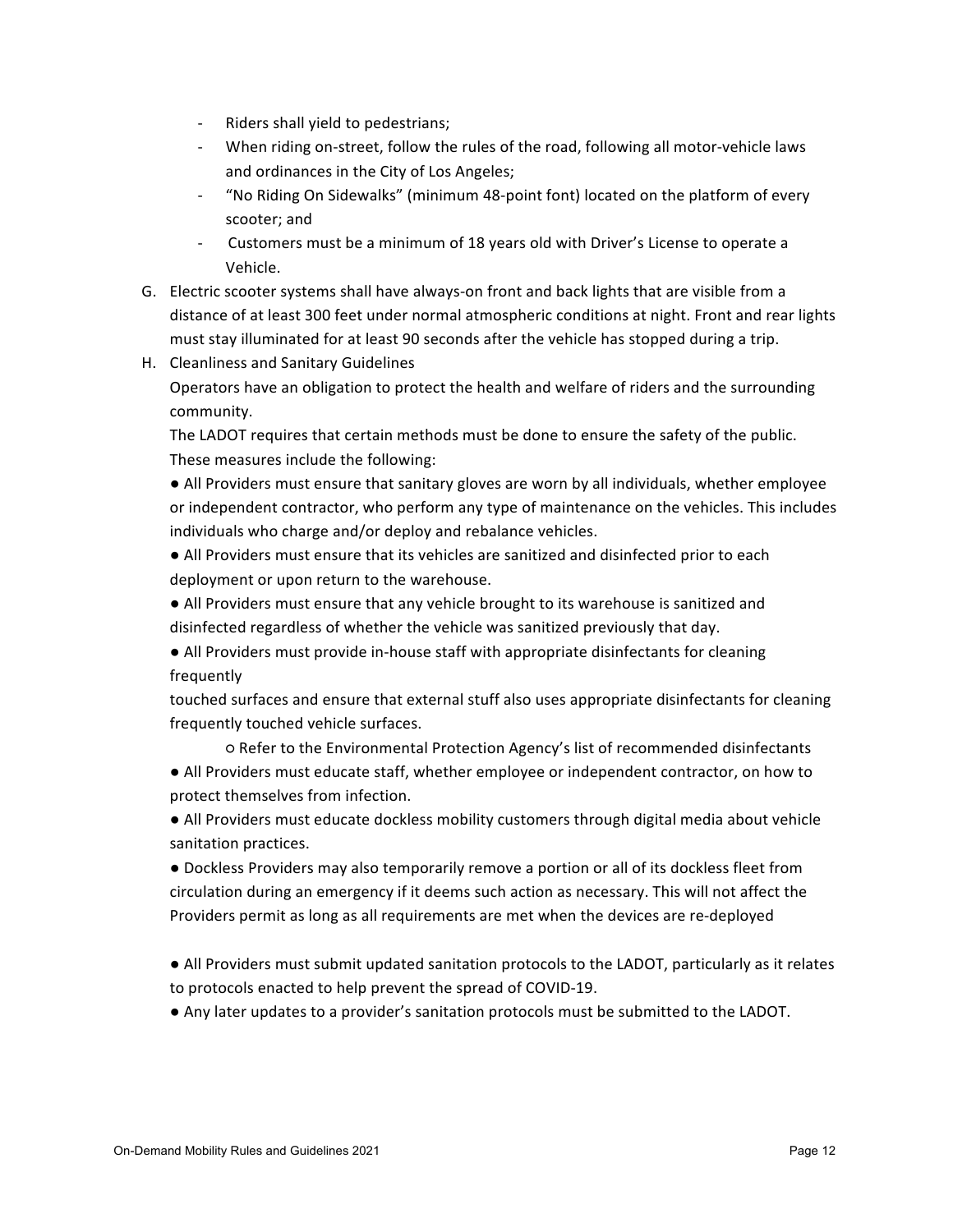# **Fleet Size**

- A. All Operator applicants to the Program shall include the anticipated total fleet size in their application.
- B. All Operators shall have a minimum fleet of 500 Vehicles with a maximum fleet of 6,000 vehicles.
- C. All vehicles must be zero emission.
- D. Operators shall notify the City and submit a revised Permit Application To request an increase in total permitted fleet size prior to deploying new Vehicles into service.
- E. Additional vehicles after the total 6,000 fleet maximum may be permitted at the discretion of the General Manager and may depend on factors related to performance and Program compliance.
- F. If an Operator's Compliance score is less than 50 points at the end of each quarter an additional 500 vehicles may be authorized by the LADOT.
- G. If an Operator demonstrates programmatic and technological innovation (e.g. sidewalk riding technology, helmet provision for all trips, etc.), an additional 500 additional vehicles may be authorized by the LADOT per area of excellence.
- H. The General Manager may reduce the permitted number of vehicles in the case of demonstrated Program noncompliance and/or nonperformance by permittee.

# **DEPLOYMENT**

The base number of vehicles an operator may deploy on the right-of-way will be limited to 500. LADOT will allow for access to high utilization areas such as Venice, Downtown Los Angeles, and Hollywood, by requiring operators to also deploy a percentage of their total fleet in the defined Program Geographies.

- Operators that deploy any vehicles in the Venice Special Operations Zone, shall have at least twenty percent (20%) of the Operator's total fleet also deployed in the Equity-Focus Mobility Development District.
- Operators that deploy any vehicles in the Hollywood Special Operations Zone (but not Venice), shall have at least twenty percent (20%) of its total fleet deployed in the Equity-Focus Mobility Development District and/or a Mobility Development District.
- Failure to adhere to these requirements may result in a reduction of the Operator's fleet, or a suspension or revocation of the permit.

#### **Compliance with Mobility Data Specification**

A. All Operators shall abide by the Mobility Data Specification("Specification") as published online at https://github.com/openmobilityfoundation/mobility-data-specification and updated from time to time.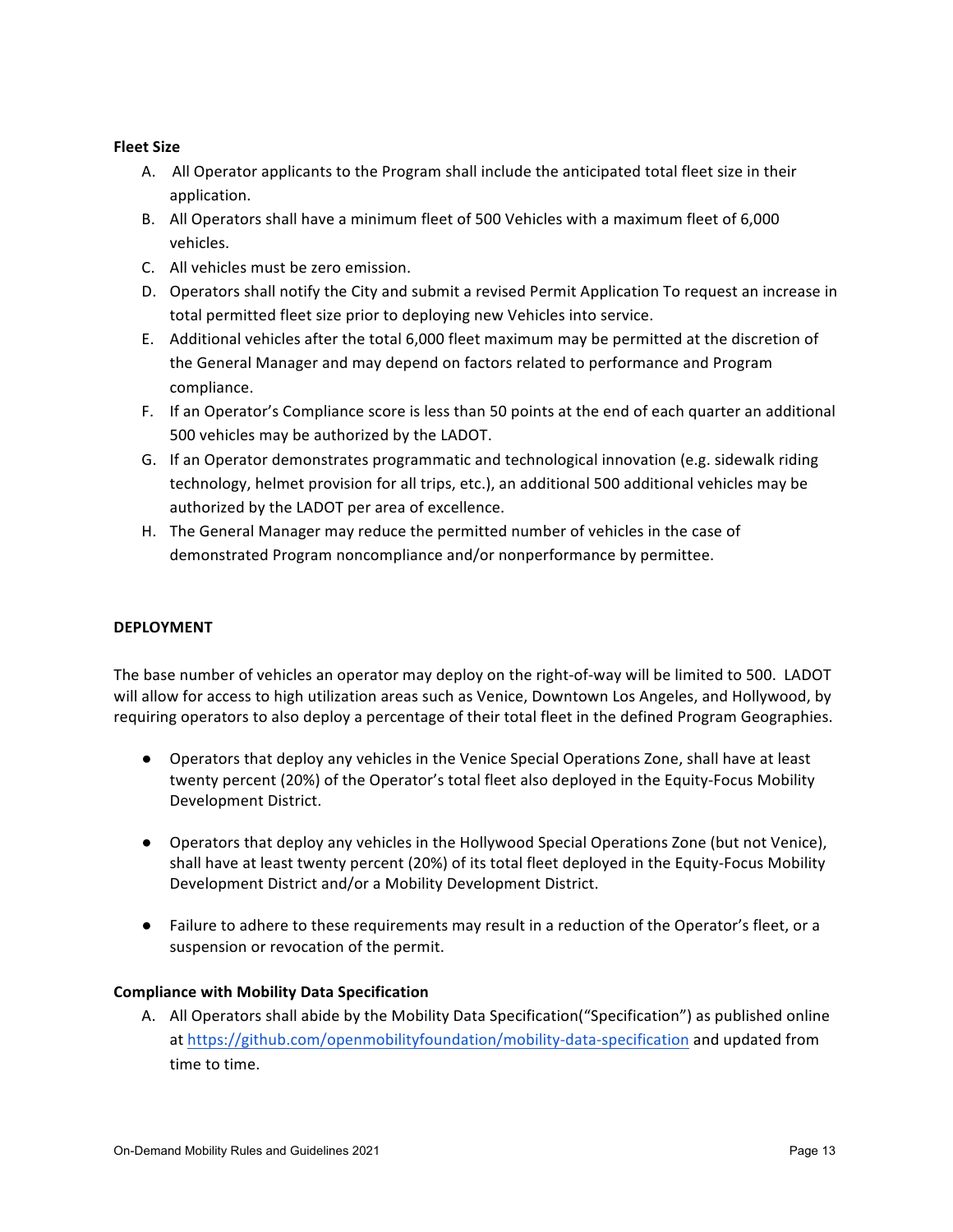- B. As part of the Program permit application process (initial or renewal), all Operators shall demonstrate support for v1.1 or any subsequent version of the LADOT MDS API Technical Compliance Overview.
- C. The City may conduct maintenance on, stop providing, and/or change the method of access to the Services, Software, and/or Content outlined in the LADOT MDS Compliance Guidelines at any time, with or without notice to the Operator. For avoidance of doubt, the City, in its sole discretion, may temporarily or permanently suspend Operator's access to the Services, Software, and/or Content under this Agreement.

### **Service Area and Geo-Fencing**

- A. The Program is valid only for operations within the City's rights-of-way.
- B. At the City's discretion, additional operating zones may be established including locations within parks, publicly-accessible plazas, on-street parking spaces, off-street parking lots/garages, or campuses. However, permission to do so shall require coordination with the appropriate department, agency, or property owner; and shall be communicated to the Customer through signage approved by the respective entity and/or through the Operator's mobile and web application.
- C. The City reserves the right to determine where Vehicle parking is prohibited or to create geofenced stations within certain areas where Vehicles shall be parked. The City will make this information available via MDS policy end-point or alternative method.
- D. The City shall maintain geographic parking boundaries for Operators and make these available via the MDS policy end-point or alternative method.

# **Special Operations Zones (SOZ)**

A. At the City's discretion, Special Operations Zones may be established to address neighborhoodspecific concerns including, but not limited to, oversaturation, operating regulations, equity, fleet caps, and parking behavior. These Special Operations Zones will be published via the MDS policy end-point.

# **Operator Customer Service**

- A. All Operators shall provide a mechanism for Customers to notify the Operator that there is a safety or maintenance issue with the Vehicle.
- B. Operator shall maintain an updated organizational chart with contact information of their operations team and advise the LADOT Program Manager of any changes within 48 hours.

#### **Reporting / Data Sharing**

- A. Raw data supplied by an Operator shall be held confidentially between the City and the Operator to the extent that is permitted by law. However, summaries, program utilization data, and trend data may be made public.
- B. Personally Identifiable Information on Customers collected by Operators may not be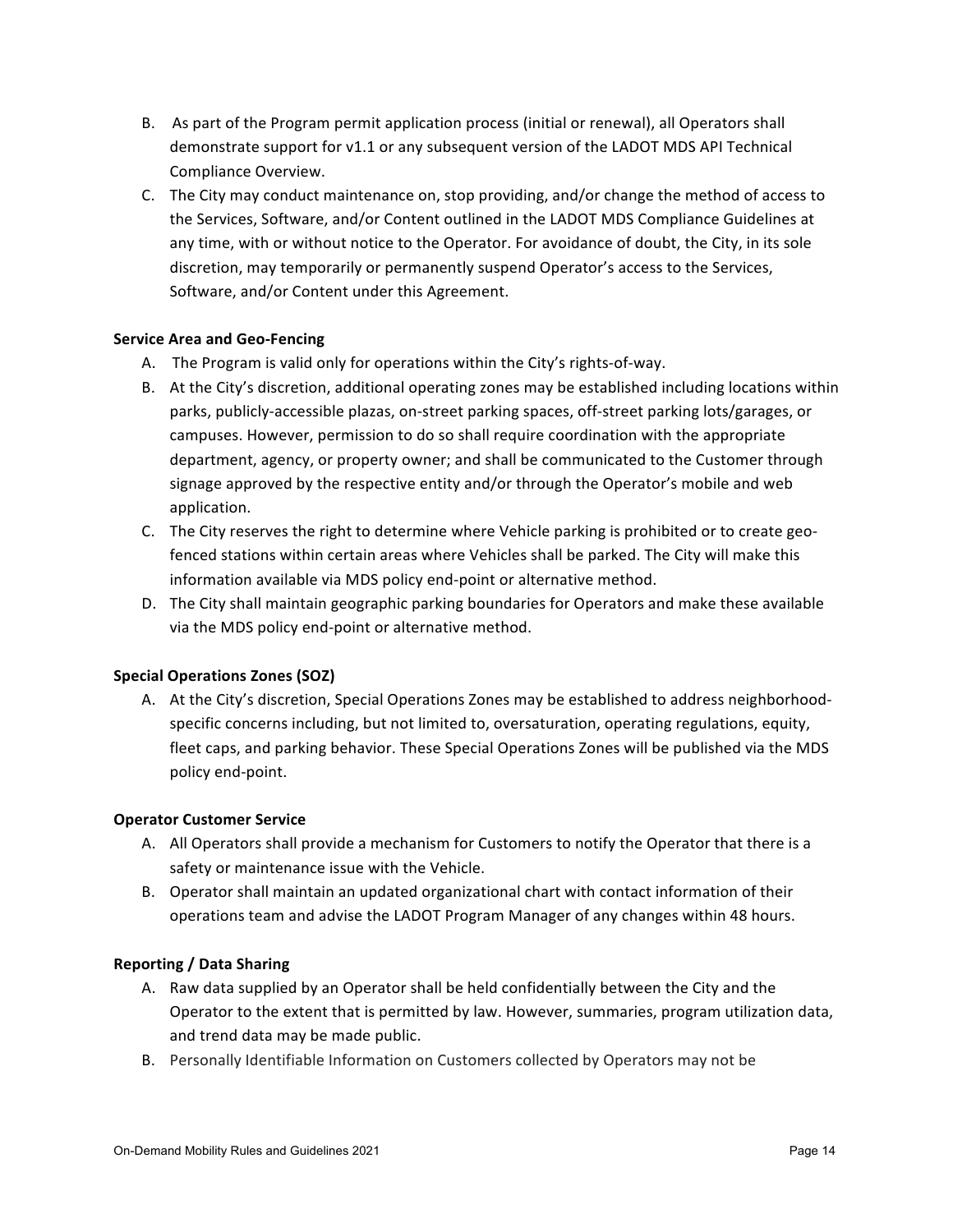transmitted to, processed or stored at a destination outside of the United States.

- C. The City is permitted to use all data the Operator provides in accordance with the Program including, but not limited to, displaying real-time data and real-time Vehicle availability data to the public. Third parties are permitted to republish any data the City publishes.
- D. During the Program, Operators shall distribute to their Customers a City-provided customer survey at least annually. The Department may also request surveys at any time during the permit period.

### **Operations & Maintenance**

- A. All Operators shall have a staffed operations center in the City and a 24-hour contact person available for emergency removals.
- B. Operator shall remedy devices parked incorrectly or are inoperable within two hours of being notified by the City from 7am to 10pm daily.
- C. In emergency situations where the public's safety may be involved, Operators, when notified by the Department, shall deactivate and remove all vehicles within a given area and not re-deploy them until advised to do so by the City.
- C. An Operator shall repair any inoperable Vehicle or any Vehicle that is not safe to operate before returning the Vehicle into revenue service.
- D. If LADOT or any other City department or office incurs any costs addressing or abating any violations of this agreement, or incurs any costs of repair or maintenance of public property, and potentially upon receiving written notice of City costs, the Operator shall reimburse the City for such costs within thirty days of receipt of an invoice detailing such costs.
- E. Operators will attend an on-site meeting with City staff to discuss the program and show a demonstration Vehicle that will be deployed prior to permit approval.
- F. Operators shall submit maintenance schedule and maintenance logs to the City via the reportmaintenance API or MDS v0.4 endpoint or MDS future versions as it becomes available.

#### **311 Integration and Response**

Operator agrees to be responsible for integrating with and closing out MyLA311 Service Request tickets within the 311 System. Failure to respond to open Service Requests in 311 will be grounds for discipline including but not limited to denying increased fleet sizes, reducing existing fleet size, suspension, and/or revoking permit.

#### **Parking**

- A. For any permitted location response obtained from the MDS policy end-point, an Operator shall ensure their Vehicles are parked in the landscape/furniture zone of the sidewalk, preferably to a bicycle rack or in another area specifically designated for bicycle parking. Operators shall inform Customers on how to properly park a Vehicle.
- B. Every Vehicle may have smart technology equipment to prevent theft, technology identifying if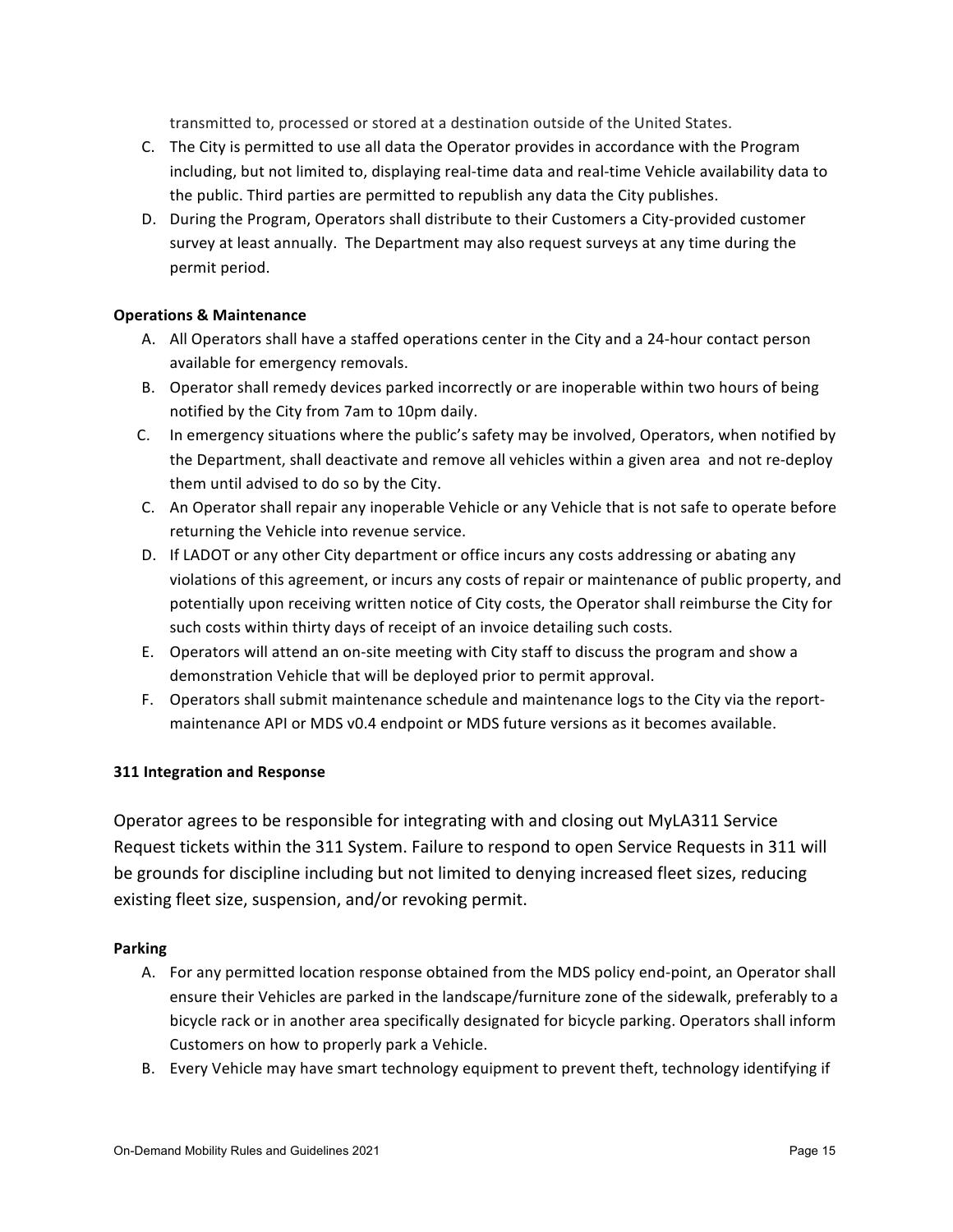a vehicle is upright and properly parked, and GPS tracking.

- C. All vehicles within a reasonable timeframe but no longer than 3 months after issuance of the latest Program permit shall come equipped with technology that would prevent operators from ending a ride if the vehicle is not standing upright.
- D. Operators shall ensure their Vehicles are not parked in a way that impedes the regular flow of travel in the public way, or in a way that impedes the clearance on sidewalks needed for ADA compliance. Legal parking includes the landscape/furniture zone and any bicycle rack in the public right of way.
- E. Operators are responsible for informing Customers how to park the Vehicle correctly. Operators will provide a "Parking Plan" on how they will incentivize Customers to park safely and correctly and will be responsible for passing on fees and disincentives for Vehicles parked illegally outside of the "furniture zone" and outside of "geo-fenced areas".
- F. Restrictions to eligible parking zones on sidewalks shall be as follows:
	- Vehicles shall not be parked at the corners of sidewalks nor at any crosswalk, curb ramp, or within any feature that serves as an accessible element such as landings, areas of refuge, detectable warning surfaces, or any other physical feature that may be required for mobility.
	- Vehicles shall not be parked on blocks where the landscape/furniture zone is less than 3 feet wide, or where there is no landscape/furniture zone.
	- On blocks without sidewalks, Vehicles may be parked if the travel lane(s) and 6-foot pedestrian clear zone are not impeded.
	- The City reserves the right to determine certain block faces where dockless parking is prohibited.
	- Vehicles can only be parked on hard surfaces within the landscape/furniture zone (e.g. concrete, asphalt).
	- Any Vehicle that is parked in one location for more than 5 consecutive days without moving may be removed by the City's Bureau of Sanitation and taken to a City facility for storage at the expense of the Operator. Bureau of Sanitation shall invoice the violating Operator for fees incurred.
	- Vehicles shall not be parked in the landscape/furniture zone adjacent to or within:
		- Parklets:
		- Transit zones, including bus stops, shelters, passenger waiting areas and bus layover and staging zones, except at existing bicycle racks;
		- Loading zones;
		- Disabled parking zone, or any other accessible route that would otherwise create a barrier to accessibility;
		- Locked to street furniture that requires pedestrian access (for example benches, parking pay stations, bus shelters, transit information signs, etc.);
		- Curb ramps;
		- Red curb zones: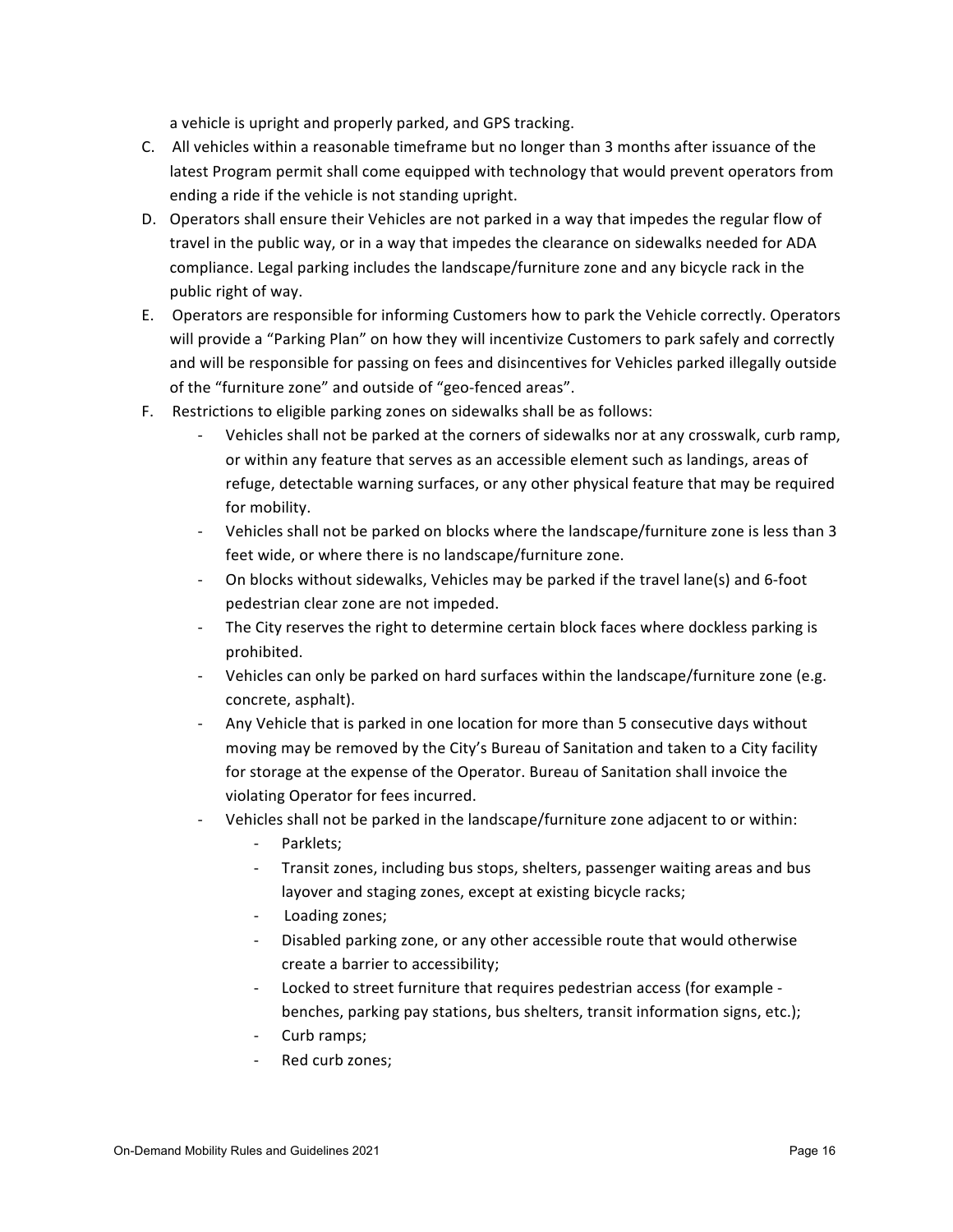- Entryways; and
- Driveways.
- G. Vehicles shall be upright when parked.
- H. Operators shall work with each individual Council District if additional parking is required, which includes bicycle racks and/or bicycle corrals.
- I. Vehicles shall not be parked within 15' of street corner pedestrian ramps (25' if there is only a single pedestrian ramp). Refer to graphic below:



# **Enforcement & Termination Grounds**

- A. If data is falsified or the City suspects dishonest reporting, the City reserves the right to revoke the Program permit. In the case of a Program permit being so revoked, the Operator will not have an opportunity to reapply for a permit for at least one year.
- B. If Vehicle parking standards are not met on a monthly basis, the City reserves the right to revoke the Program permit.
- C. Grounds for terminating Program permits include, but are not necessarily limited to:
	- Failure to meet the terms and conditions set forth in the Program permit and/or the Rules and Guidelines;
	- Failure to put vehicles into service within 30 days;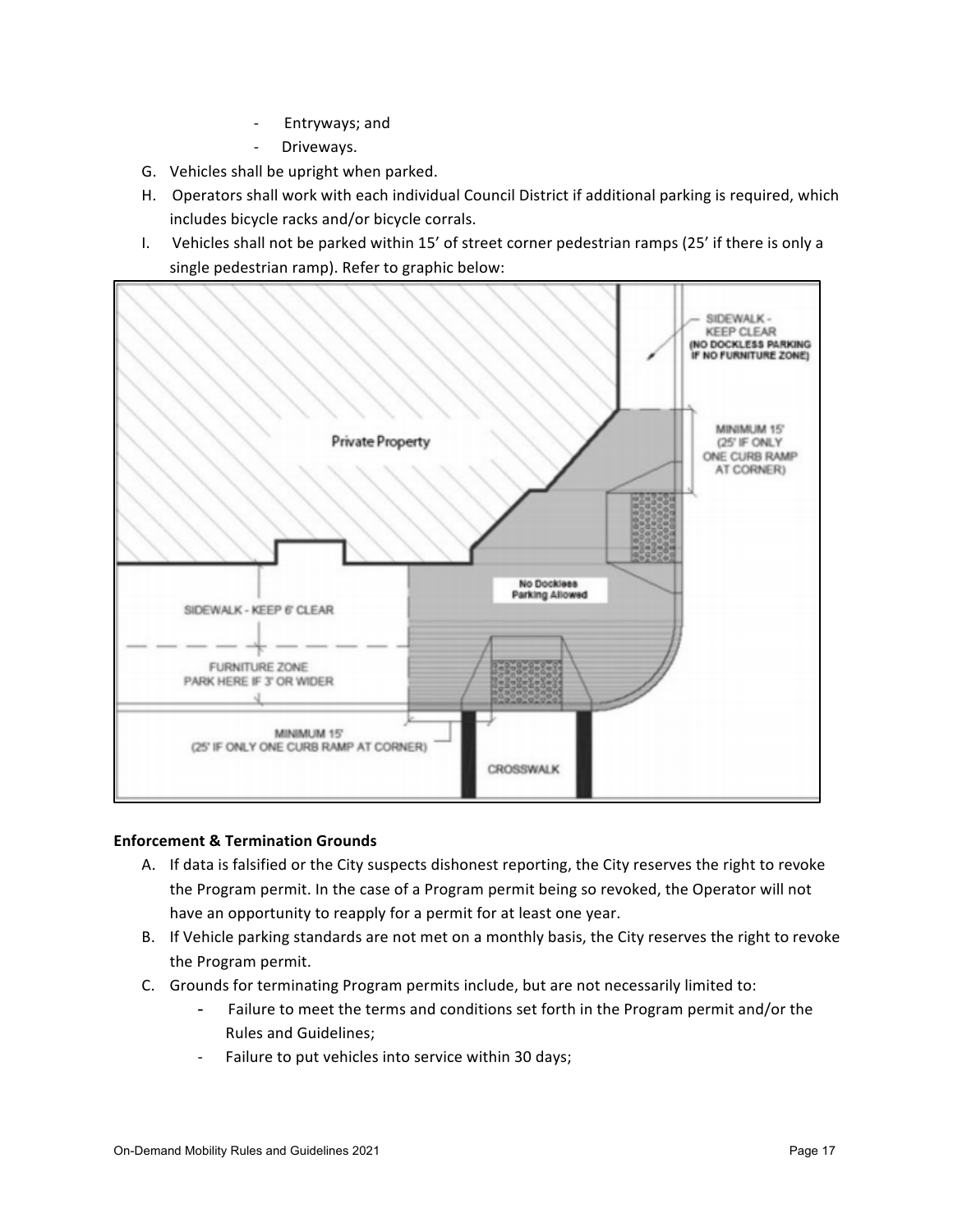- Failure to share data;
- Failure to abide by the MDS Specification;
- Failure to abide by the LADOT MDS API Technical Compliance Overview v1.1 or any subsequent version
- Failure to move vehicles located outside of the defined geo-fenced area.
- Falsification or information submitted by the Operator of any portion of the application that has been determined to be intentionally misleading.

### **Fine and Penalty Schedule**

The purpose of the fines and penalty schedule is to encourage Operators to maintain their fleet and selfregulate. The following is a set of violations and their classifications which will be measured against the Operators:

Operational Requirements are below: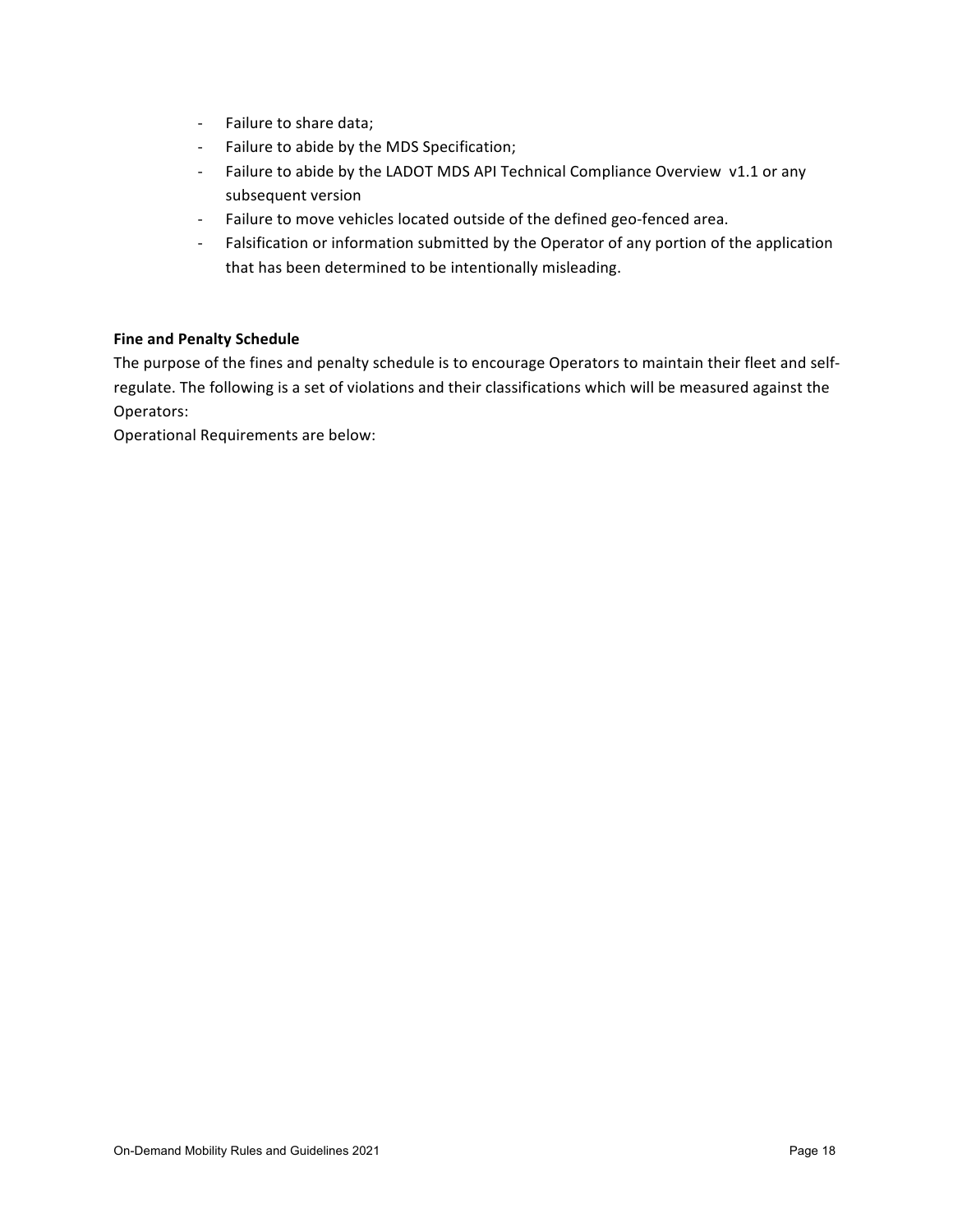| Minor (1 point)                                                                                                          | Moderate (10 points)                                                                                     | Severe (25 points)                                                                                                                                          |
|--------------------------------------------------------------------------------------------------------------------------|----------------------------------------------------------------------------------------------------------|-------------------------------------------------------------------------------------------------------------------------------------------------------------|
| Dirty vehicles<br>Flat tire<br><b>Broken lenses</b><br>Missing slip pad or loose pieces<br>Excessive dents and scratches | Non-functioning headlights<br>Low brake power(minimal)<br>Bent or loose stems<br>Bent handlebars (minor) | Failure to submit or maintain<br>insurance as required<br>(Immediate Suspension of<br>Permit until issue rectified)<br>Non-Indemnity<br>Major brake failure |
| Loose kickstands                                                                                                         | Unauthorized or "Ghost"<br>vehicles deployed                                                             | <b>Bald Tires</b>                                                                                                                                           |
| Tipped or downed vehicles                                                                                                | Vehicles blocking<br>pedestrian walkways                                                                 | <b>Cracked frames</b>                                                                                                                                       |
| Vehicles blocking traffic right-of-way                                                                                   | Blocking wheelchair ramps,                                                                               | Locking brakes                                                                                                                                              |
| Vehicles with dead batteries in the right-<br>of-way                                                                     | access zones or crosswalks                                                                               | Loose wheels                                                                                                                                                |
| Use of vehicle which has been removed<br>from the registry                                                               | Missing or illegible QR<br>Square or identification<br>number                                            | Bent wheels<br>Non-Functioning accelerator                                                                                                                  |
| Failure to respond to customer or<br>Department request for action or                                                    | Abandonment of vehicle                                                                                   | Loose brake handles                                                                                                                                         |
| information                                                                                                              | Missing battery                                                                                          | Loose, broken handlebars                                                                                                                                    |
| Failure to de-register vehicles that are                                                                                 |                                                                                                          | Exposed wires or circuitry                                                                                                                                  |
| lost or unrecoverable and advise the<br>Department                                                                       |                                                                                                          | Failure to respond to a<br>safety complaint                                                                                                                 |
| Failure to respond to customer<br>complaints or notify the Department of<br>the resolution                               |                                                                                                          | Failure to respond to a safety<br>violation                                                                                                                 |
| Missing safety and contact information                                                                                   |                                                                                                          |                                                                                                                                                             |
| Missing "No Riding on Sidewalk" decal                                                                                    |                                                                                                          |                                                                                                                                                             |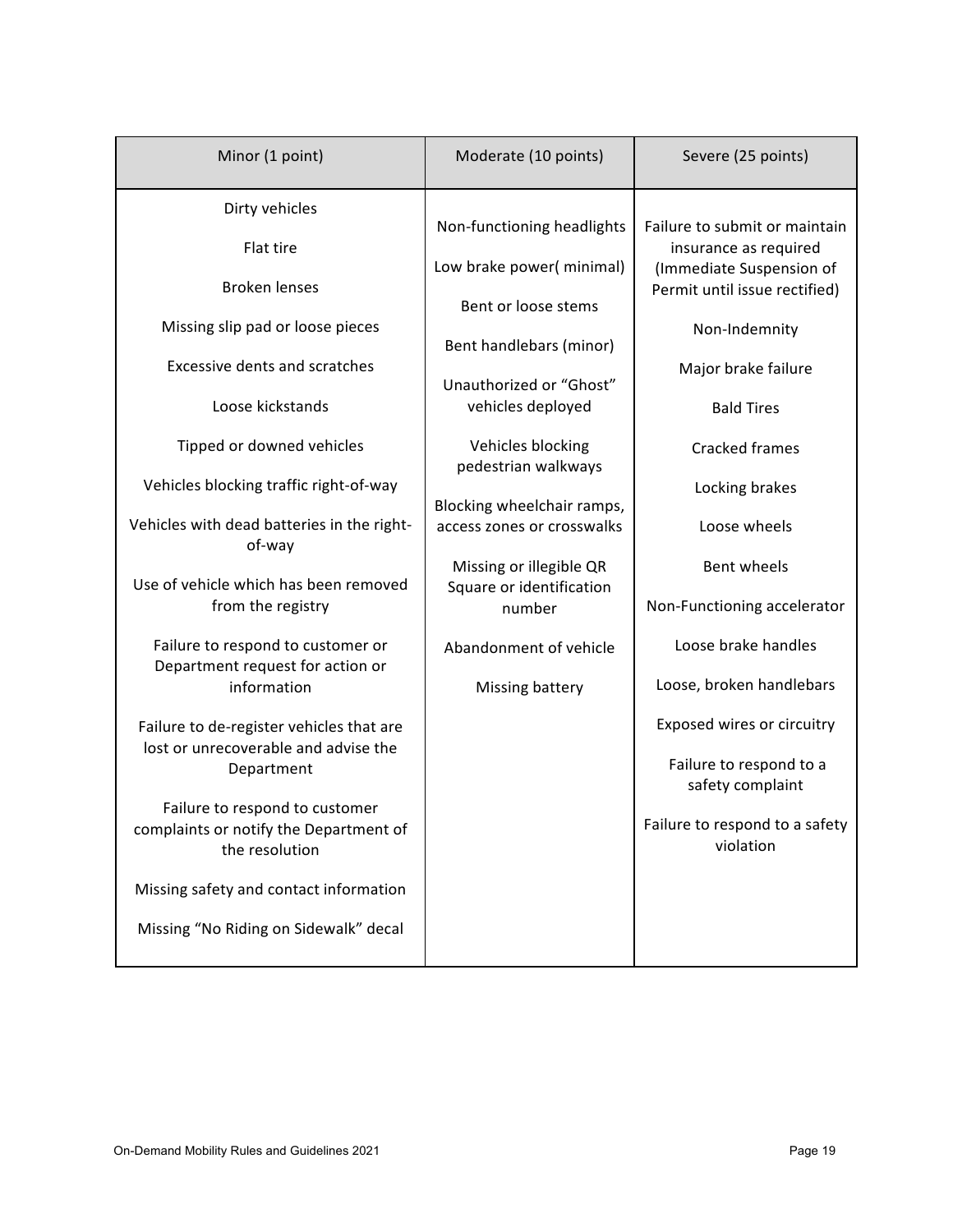Technical compliance:

Upon submission of any application for authorization to operate within the City, every company will be subject to LADOT verification and confirmation that the company fully complies with the Mobility Data Specification (MDS) requirements. Once confirmed, all such requirements shall be kept current at all times during the duration of any permits issued. Willful non-compliance or inability to comply shall be due cause for immediate suspension and/or revocation of the operator's permit.

All vehicles shall be registered through MDS prior to deployment on City streets and highways.

Required information shall be available to the Department on a 24 hour/ 7 days a week basis.

All company's vehicles shall conform to the MDS current requirements for all Service Level Agreements (SLAs) as defined by the LADOT

# **Technical Compliance Chart**

| <b>Issue</b>                                                                                                                                                                         | Impact to<br>downstream<br>compliance<br>needs | Unit measure of<br>non-compliance                                   | Points per<br>infraction |
|--------------------------------------------------------------------------------------------------------------------------------------------------------------------------------------|------------------------------------------------|---------------------------------------------------------------------|--------------------------|
| All dockless vehicles present in the LA public<br>right-of-way (defined by /policy/geographies)<br>must be registered with MDS registry endpoint<br>(/vehicles) prior to deployment. | $\mathbf{1}$                                   | For each vehicle<br>found to be<br>unregistered                     | $\mathbf{1}$             |
| All events must have a valid timestamp as<br>defined in the OMF MDS Agency specification.<br>Timestamps cannot be in the future (i.e.<br>greater than at the time of the event).     | $\mathbf{1}$                                   | For every 1,000<br>event points<br>that are non-<br>compliant       | $\mathbf{1}$             |
| All telemetry must have a valid timestamp as<br>defined in the OMF MDS Agency specification.<br>Timestamps cannot be in the future (i.e.<br>greater than at the time of the event).  | $\mathbf{1}$                                   | For every 10,000<br>telemetry points<br>that are non-<br>compliant  | $\mathbf{1}$             |
| All events must follow valid state transitions as<br>defined in the OMF MDS Agency state diagram.                                                                                    | $\mathbf{1}$                                   | For every 10,000<br>state transitions<br>that are non-<br>compliant | $\mathbf{1}$             |
| All telemetry must be valid (ex. cannot be [lat:                                                                                                                                     | $\mathbf{1}$                                   | For every 10,000<br>telemetry points                                | $\mathbf{1}$             |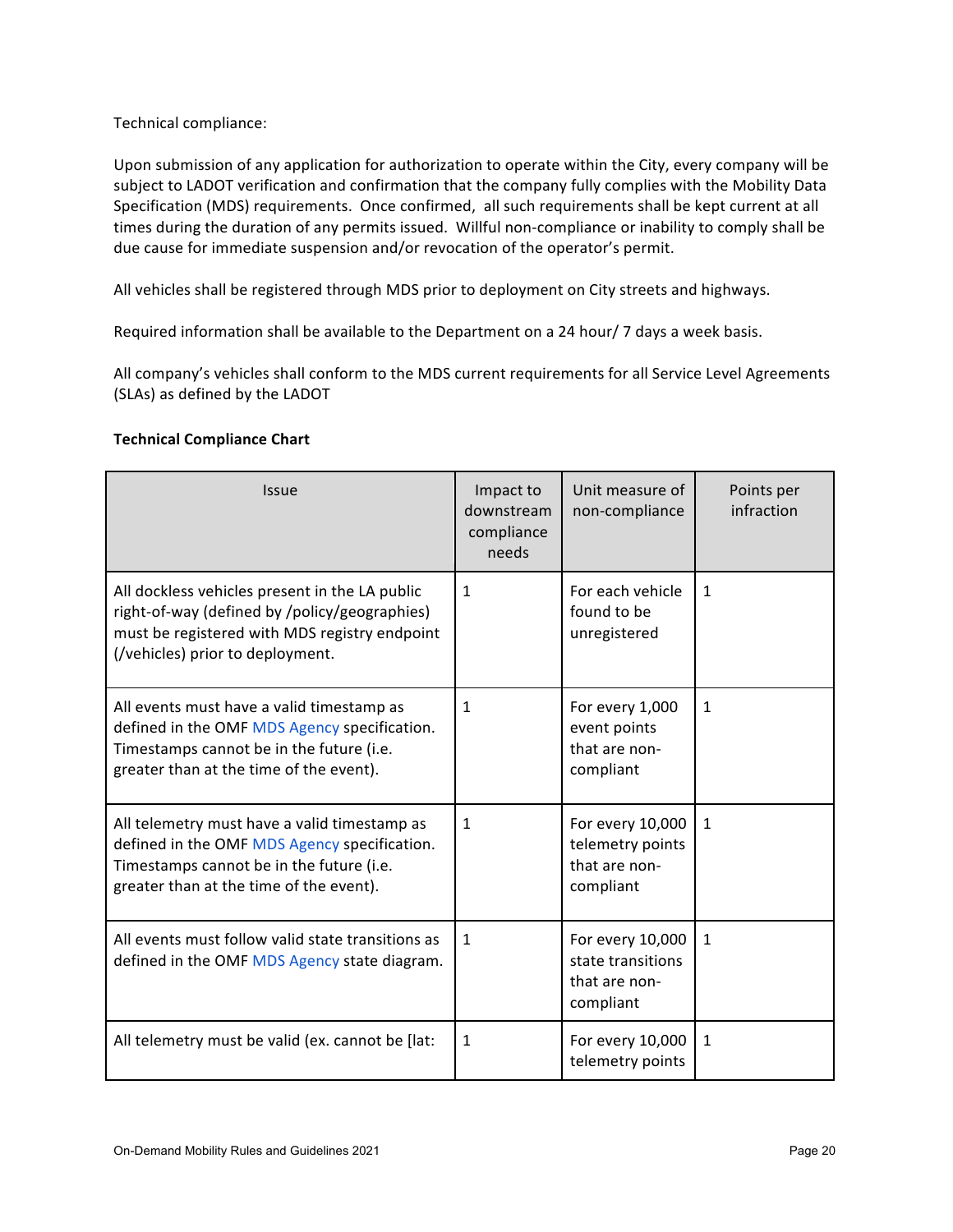| 0, Ing: 0])                                                                                                                                                                                                         |                                                                                                                                                                                                                               |                | that are non-<br>compliant                                      |              |
|---------------------------------------------------------------------------------------------------------------------------------------------------------------------------------------------------------------------|-------------------------------------------------------------------------------------------------------------------------------------------------------------------------------------------------------------------------------|----------------|-----------------------------------------------------------------|--------------|
| $\circ$<br>O                                                                                                                                                                                                        | Each trip needs to be well-formed:<br>Each trip_id must have at least<br>one associated trip_start or<br>trip_end event<br>Each trip_id can have multiple<br>associated trip_enter or<br>trip_leave events                    | 1              | For every 10,000<br>trip_id's that are<br>non-compliant         | $\mathbf{1}$ |
| the public right of way.<br>O<br>O                                                                                                                                                                                  | The following vehicle events need to be posted<br>(/vehicles/{device_id}/event) within 5 minutes/<br>300 seconds of the company-triggered action<br>occurring. These events are those that occur in<br>Trip_start<br>Trip_end | $\mathbf{1}$   | For every 10,000<br>events posted<br>that are non-<br>compliant | $\mathbf{1}$ |
| The following vehicle events need to be posted<br>(/vehicles/{device_id}/event) within 30 seconds<br>of the company-triggered action occurring.<br>These events are those that occur in the public<br>right of way. |                                                                                                                                                                                                                               | $\overline{2}$ | For every 10,000<br>events posted<br>that are non-<br>compliant | $\mathbf{1}$ |
| O                                                                                                                                                                                                                   | Provider_drop_off                                                                                                                                                                                                             |                |                                                                 |              |
| O                                                                                                                                                                                                                   | Provider_pick_up                                                                                                                                                                                                              |                |                                                                 |              |
| O                                                                                                                                                                                                                   | Service_start                                                                                                                                                                                                                 |                |                                                                 |              |
| O                                                                                                                                                                                                                   | Service_end                                                                                                                                                                                                                   |                |                                                                 |              |
| $\circ$                                                                                                                                                                                                             | Trip_enter                                                                                                                                                                                                                    |                |                                                                 |              |
| $\circ$                                                                                                                                                                                                             | Trip_leave                                                                                                                                                                                                                    |                |                                                                 |              |
| O                                                                                                                                                                                                                   | Reserve                                                                                                                                                                                                                       |                |                                                                 |              |
| $\circ$                                                                                                                                                                                                             | Cancel_reservation                                                                                                                                                                                                            |                |                                                                 |              |
|                                                                                                                                                                                                                     | For all posted vehicles telemetry that is                                                                                                                                                                                     | $\mathbf{1}$   | For every 10,000                                                | $\mathbf{1}$ |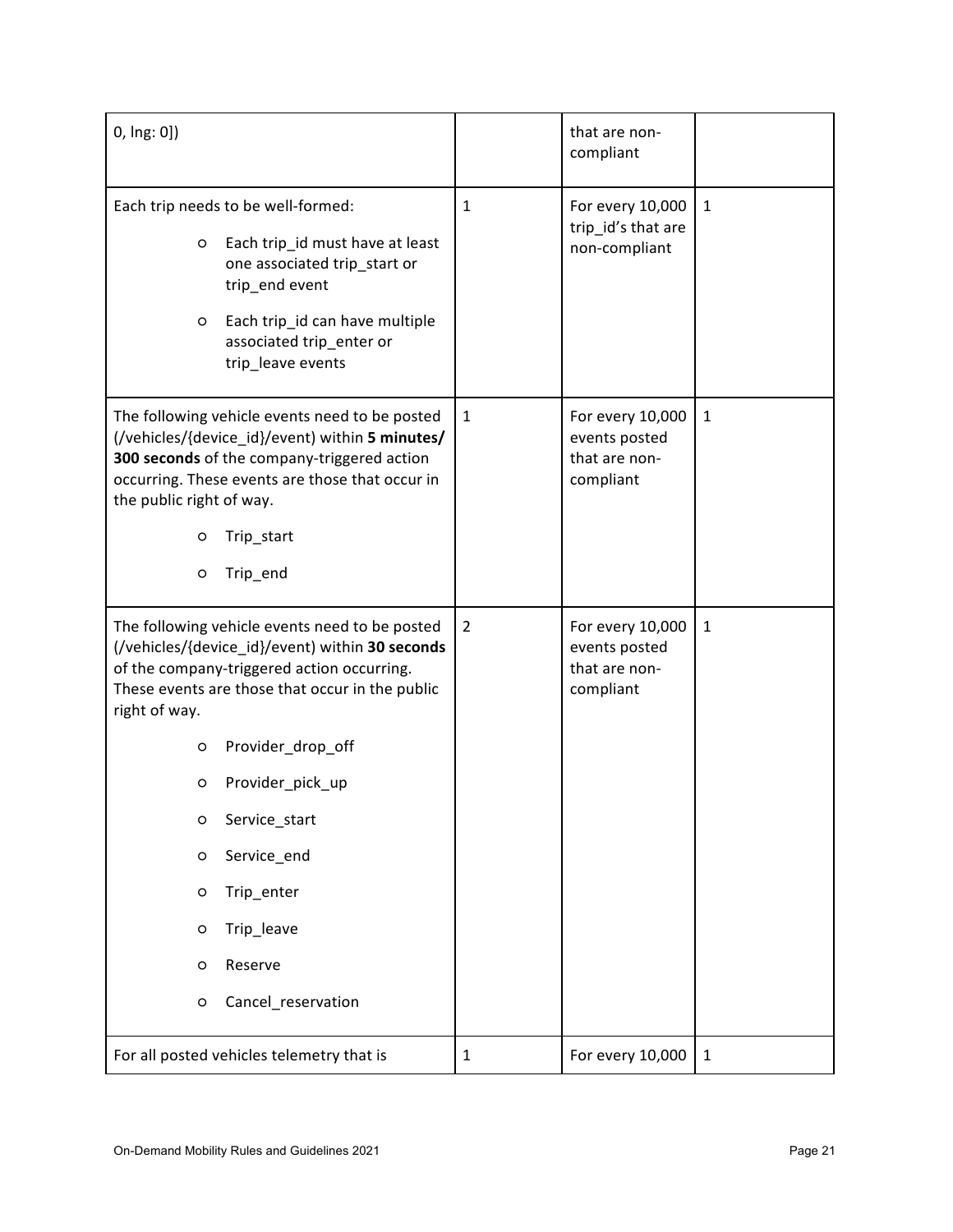| associated with a trip must have an associated<br>trip_id. These include:<br>Trip_start<br>$\circ$<br>Trip_end<br>O<br>Trip_enter<br>$\circ$<br>Trip leave<br>O                                                                                                                                                                                                                                                   |                | telemetry points<br>that are non-<br>compliant                     |              |
|-------------------------------------------------------------------------------------------------------------------------------------------------------------------------------------------------------------------------------------------------------------------------------------------------------------------------------------------------------------------------------------------------------------------|----------------|--------------------------------------------------------------------|--------------|
| All telemetry data must be provided via the<br>telemetry endpoint (/vehicles/telemetry)<br>during the trip or within 24 hours of trip<br>completion.                                                                                                                                                                                                                                                              | $\mathbf{1}$   | For every 10,000<br>telemetry points<br>that are non-<br>compliant | $\mathbf{1}$ |
| Telemetry data must include a telemetry<br>measure point at least every 5 seconds along<br>the path traveled within the city's boundary<br>(/geography/geographies).                                                                                                                                                                                                                                              | $\overline{2}$ | For every 10,000<br>events posted<br>that are non-<br>compliant    | 1            |
| Vehicles last reported in the public right of way<br>shall not go more than 48 hours without<br>sending an update to the LADOT MDS System.<br>For vehicles that have lost connectivity, the<br>operator is required to send a valid event<br>transition. Vehicles last reported in the public<br>right of way that do not send a signal after 48<br>hours will still be considered in the public right<br>of way. | $\overline{2}$ | For every 10,000<br>telemetry points<br>that are non-<br>compliant | $\mathbf{1}$ |

**Policy compliance**: an important component of operational compliance is adherence to digital policies created by LADOT and communicated to Operators using MDS.

Policy compliance violations will be measured by the number of distinct days on which an Operator violated each policy (per-policy-per-day), irrespective of how many vehicles were adjudged to have violated the policy. All policy compliance violations are correctable.

Operators failing to provide MDS required data, after agreement to do so in their application shall have 10 days to come into compliance. Failure to do so by the 10th day will result in a 25 point fine (minimum \$10,000) and may further result in revocation of their authorization to operate within the City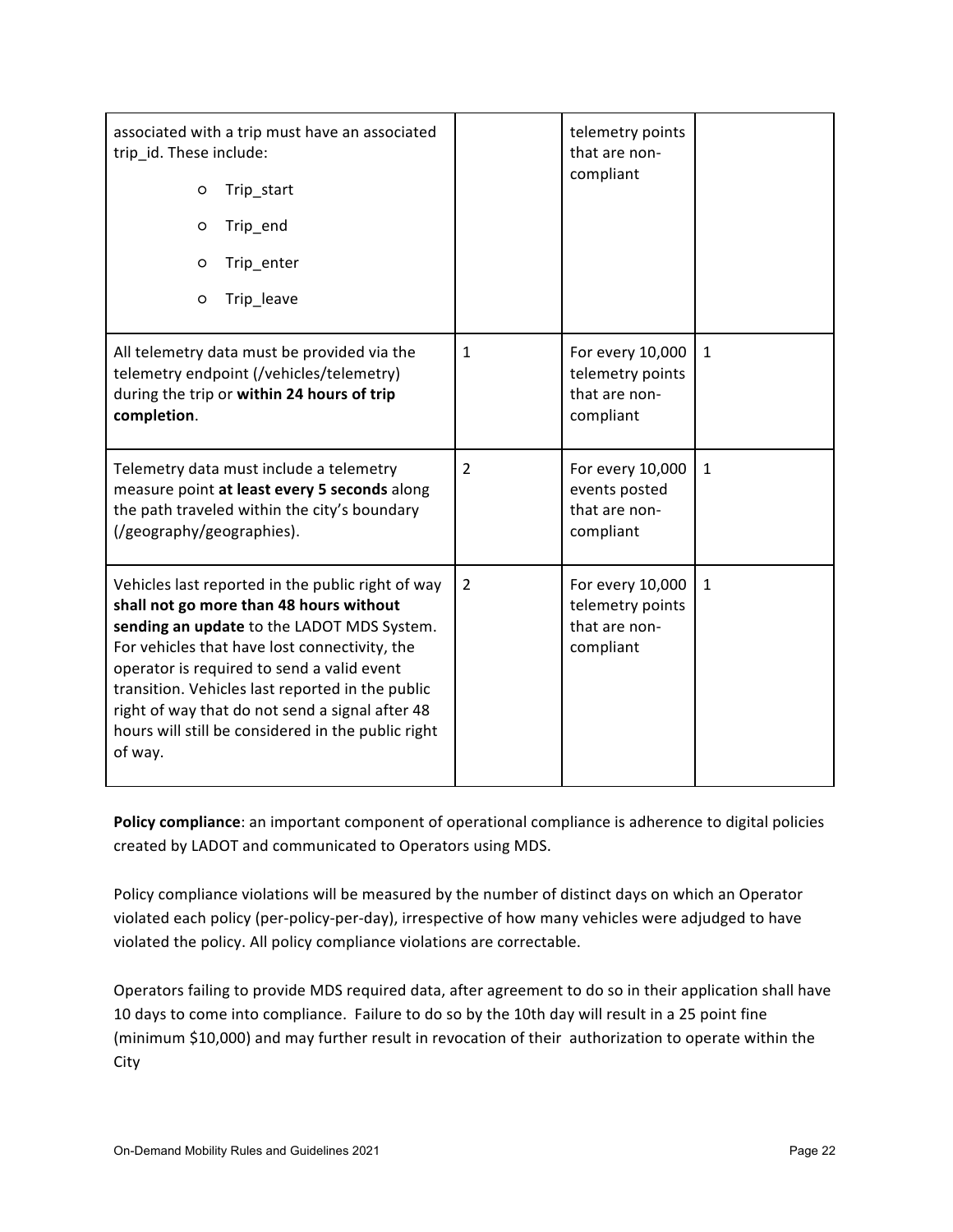All On-Demand Mobility Operators are responsible for the following violations:

| Major (10 points)                                                                                                                                                                           | Safety (25 points)                                                                                                                       |
|---------------------------------------------------------------------------------------------------------------------------------------------------------------------------------------------|------------------------------------------------------------------------------------------------------------------------------------------|
| Vehicles not obeying the speed limit during a trip in geofenced<br>zones with a speed limit of >0mph or other speed limit as set by<br><b>Department Policy</b>                             | Vehicles not obeying the speed<br>limit during a trip in geofenced<br>zones with a speed limit of 0mph<br>or other speed limit as set by |
| A number of vehicles deployed in a geography defined by a<br>policy that exceeds the number of vehicles allowed to be                                                                       | <b>Department Policy</b>                                                                                                                 |
| deployed there (e.g. a parking zone in the Venice Special<br>Operations Zone)                                                                                                               | Vehicles locked by riders in<br>geofenced zones where locking<br>vehicles is prohibited                                                  |
| Vehicles deployed in a geography defined by a policy where<br>deployment is prohibited (e.g. areas of Venice Beach outside<br>parking zones)                                                |                                                                                                                                          |
| A number of vehicles deployed in the public right-of-way by<br>Operators within the city boundary that exceeds the overall<br>cap(s) on the number of vehicles allowed to be deployed there |                                                                                                                                          |

For every violation that accumulates points, there will be a monthly assessment with the attendant penalty being issued to the company each month. The points shall be cumulative. The fines shall be issued based upon where the company is in its points schedule. Below is the penalty assessment schedule: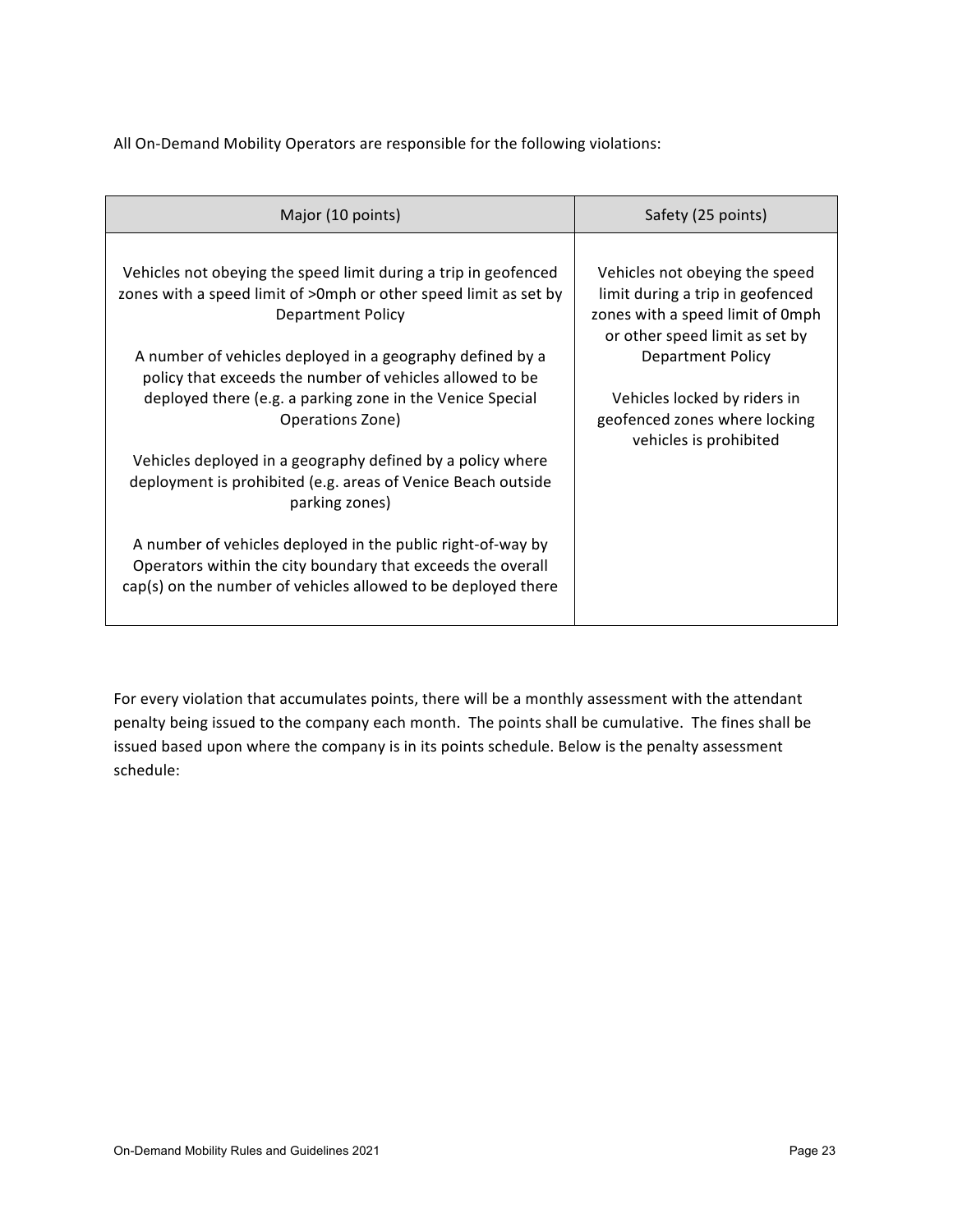| <b>Penalty Fees</b> |                        |                 |                |
|---------------------|------------------------|-----------------|----------------|
|                     |                        |                 |                |
| 1-9 points:         | <b>Written warning</b> | 110-119 points: | \$55,000       |
| 10-19 points:       | \$5,000                | 120-129 points: | \$60,000       |
| 20-29 points:       | \$10,000               | 130-139 points: | \$65,000       |
| 30-39 points:       | \$15,000               | 140-149 points: | \$70,000       |
| 40-49 points:       | \$20,000               | 150-159 points: | \$75,000 ***   |
| $50 + points:$      | $$25,000*$             | 160-169 points: | \$80,000       |
| 60-69 points:       | \$30,000               | 170-179 points: | \$85,000       |
| 70-79 points:       | \$35,000               | 180-189 points: | \$90,000       |
| 80-89 points:       | \$40,000               | 190-199 points: | \$95,000       |
| 90-99 points:       | \$45,000               | 200+ points:    | \$100,000 **** |
| 100+ points:        | \$50,000**             |                 |                |

*Program Point Thresholds*

| <b>Points Accumulated</b><br><b>During Permit Year</b> | <b>Fine/Penalty</b> | <b>Percent of Fleet Suspended and</b><br><b>Suspension Time</b> |
|--------------------------------------------------------|---------------------|-----------------------------------------------------------------|
| 50                                                     | \$25,000            | *10% of Fleet for Seven Days                                    |
| 100                                                    | \$50,000            | **50% of Fleet for Ten Days                                     |
| 150                                                    | \$75,000            | ***100% of Fleet for 30 Days                                    |
| 200                                                    | \$100,000           | ****Potential Permit Revocation                                 |

# **Correctable Safety Violations: Vehicle Removal**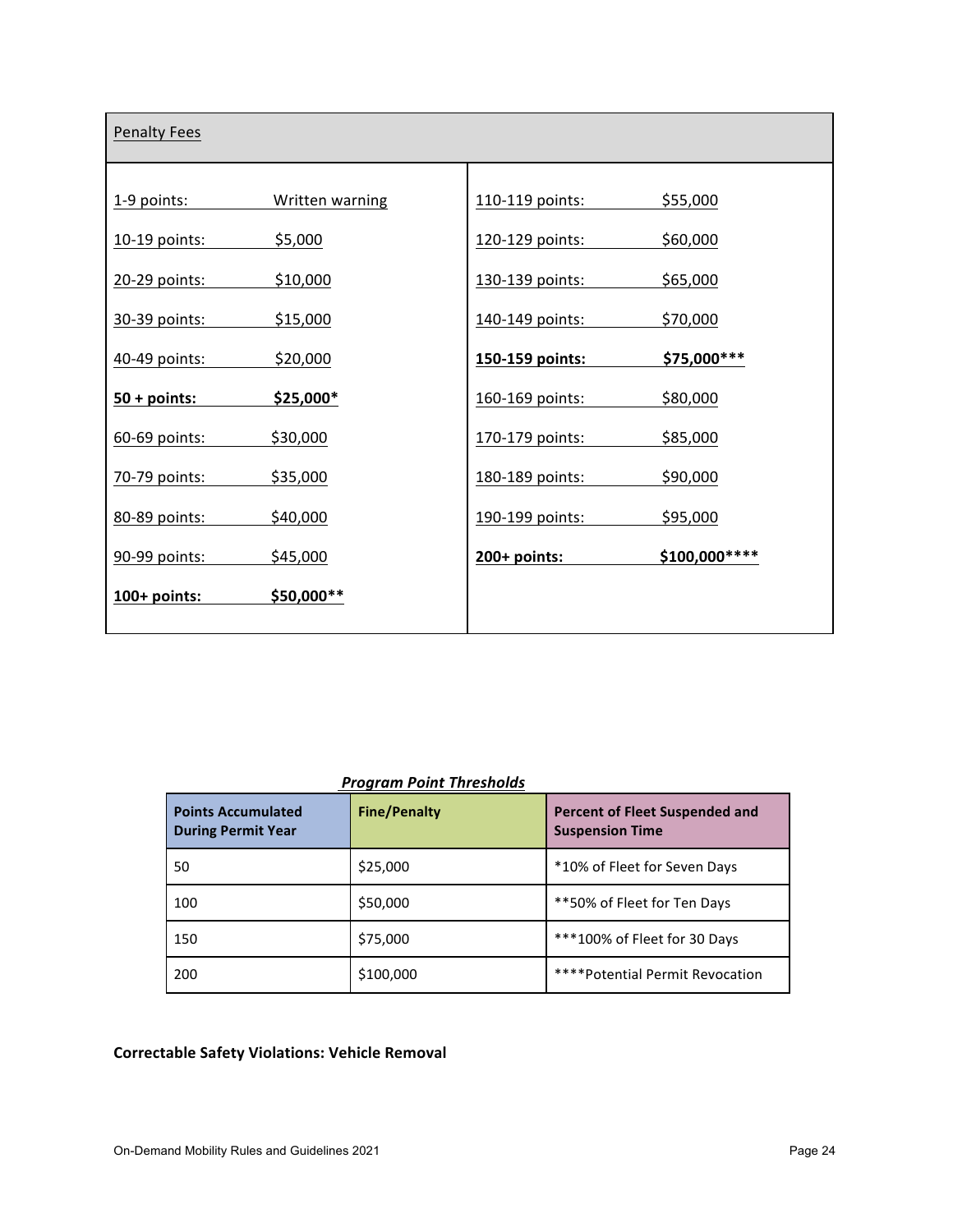Once an operator has been notified that a vehicle has been deemed **unsafe** or in such a condition that removal must be immediate, the operator shall have One hour to remove the vehicle from the public right of way.

### **Correctable Minor/Major Violations: Vehicle Removal**

Once an operator has been notified that a vehicle is in violation (minor or major), Vehicle removal must occur within two hours of notification.

#### **Performance Scoring:**

For violations that are correctable, no points will be issued if the vehicle is removed in the appropriate time frame or repaired within the appropriate time frame. Although LADOT will not issue a point, a record of the violation will be maintained.

> For violations that have not been corrected within the appropriate time frame, or that are uncorrectable based upon the chart, points will issue and will accumulate throughout the permit year. Each company will be informed monthly of its point totals and any fines that will be issued based on point accumulation.

All violations (with the exception of Insurance and non-indemnity violations) are appealable. All fines, including those for insurance and non-indemnity violations are appealable.

Lack of Insurance and continued non-compliance with MDS are causes for suspension and/or Revocation.

For every violation, alleged violation or series of violations cited the operator shall be issued a notice of violation. The notice shall list a brief description of the violation(s), point totals alleged and commensurate fine amount.

Los Angeles Municipal Code Sections 71.29 -71.29.4 governs appeals processes, suspensions, revocations and monetary penalties.

#### **Termination Payment**

The City may terminate a Program permit issued without cause, in whole or in part, at any time by written notice to the Operators. Operators shall remit any final payment to the City no later than 60 days from the written notice of termination.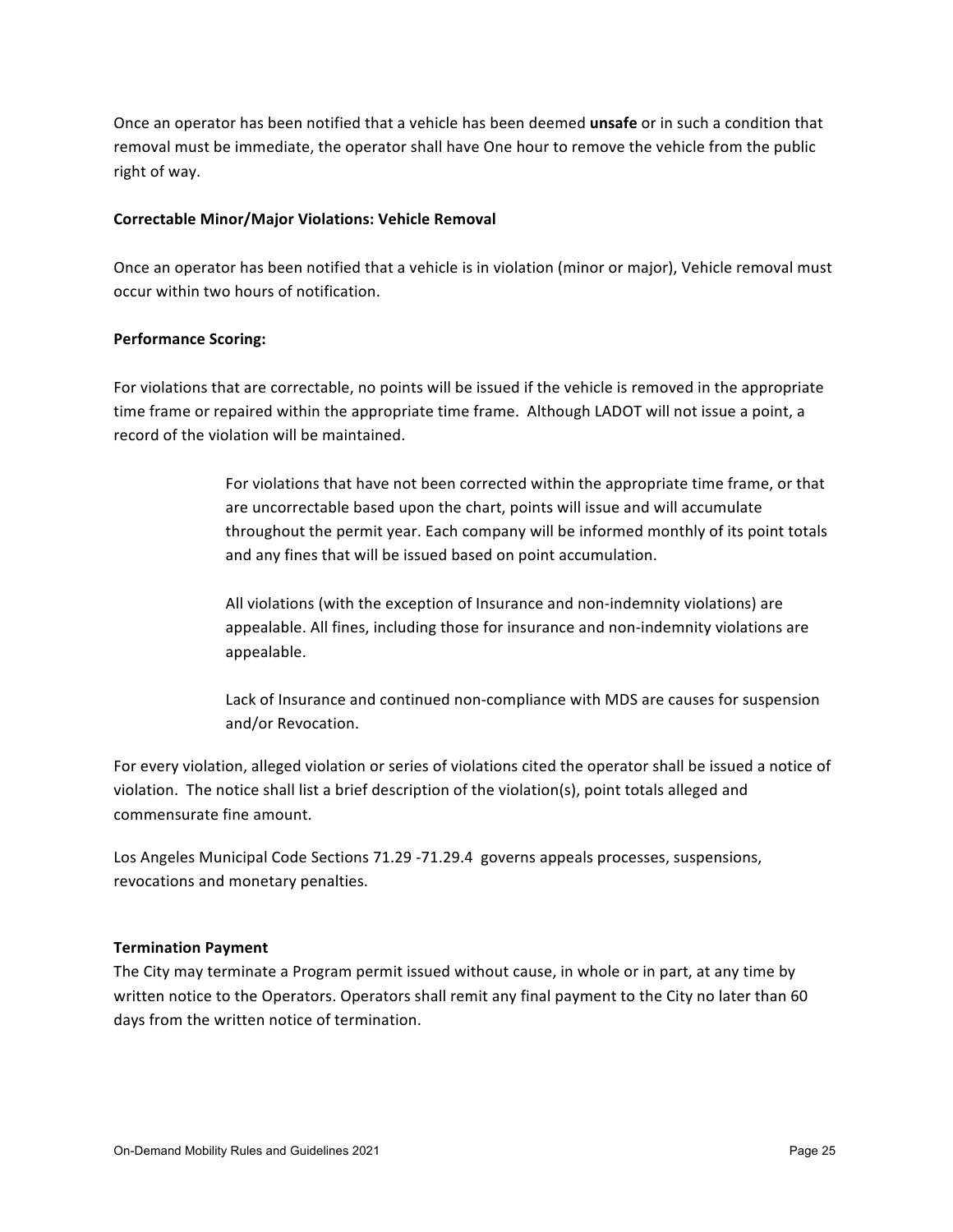### **Waiver**

The City's decision not to insist upon strict performance by the Operators of any provision of the permit in every one or more instances shall not constitute a waiver of such provision by the City, nor shall, as a result, the City relinquish any rights that it may have under the terms of the pilot program.

### **Liquidated Damages - Forfeiture**

A. As actual damages would be difficult, if not impossible to determine, the City and any Operator accepting permits under the Program agree that penalty for noncompliance with any provision of the Rules and Guidelines and other permit issuance requirements may result in termination of all or one Program permits, at the election of the City, without refund, reimbursement or adjustment or any and all fees paid to the City as of the date forfeiture for breach is determined. Determination shall be written notice from the City to the Operator.

### **Outreach & Equity**

- A. Operators must attend meetings with City's Business Improvement Districts, Neighborhood Councils, Council Districts, surrounding municipalities, Transportation Management Organizations/Associations, Disability Rights Organizations/Centers for Independent Living, and any other community-based organization as stipulated by the City to introduce the Operators to them and make these communities aware of the Program and how it may affect the communities.
- B. Operators must partner with a Community Based Organization (CBO) approved by the LADOT for the duration of its permit. The Operator may change CBOs during the permit year, but each organization must be approved by the LADOT. Failure to partner with a CBO will result in suspension or revocation of the permit. Operator must provide the name of the CBO, contact name, and phone in the application to very partnership.
- C. Vehicles will be available at rates that are clearly and understandably communicated to the Customer prior to Vehicle use.
- D. Operators are responsible for educating the public on the Program, and on how to use the Vehicle safely.
- E. Operators are required to have a non-smart phone option for Customers to use the Vehicle system.
- F. Operators are required to have a non-credit card option for Customers to use the On-Demand Mobility vehicle system.
- G. Operators will offer a one-year low-income Customer plan that waives any applicable bicycle/escooter deposit and offers an affordable cash payment option and unlimited trips under 30 minutes to any customer with an income level at or below 200% of the federal poverty guidelines, subject to annual renewal.
- H. Operators must provide customer service, outreach, and advertising materials in multiple languages including but not limited to Spanish.
- I. Operators must conduct, submit, or respond to surveys as requested by the LADOT including but